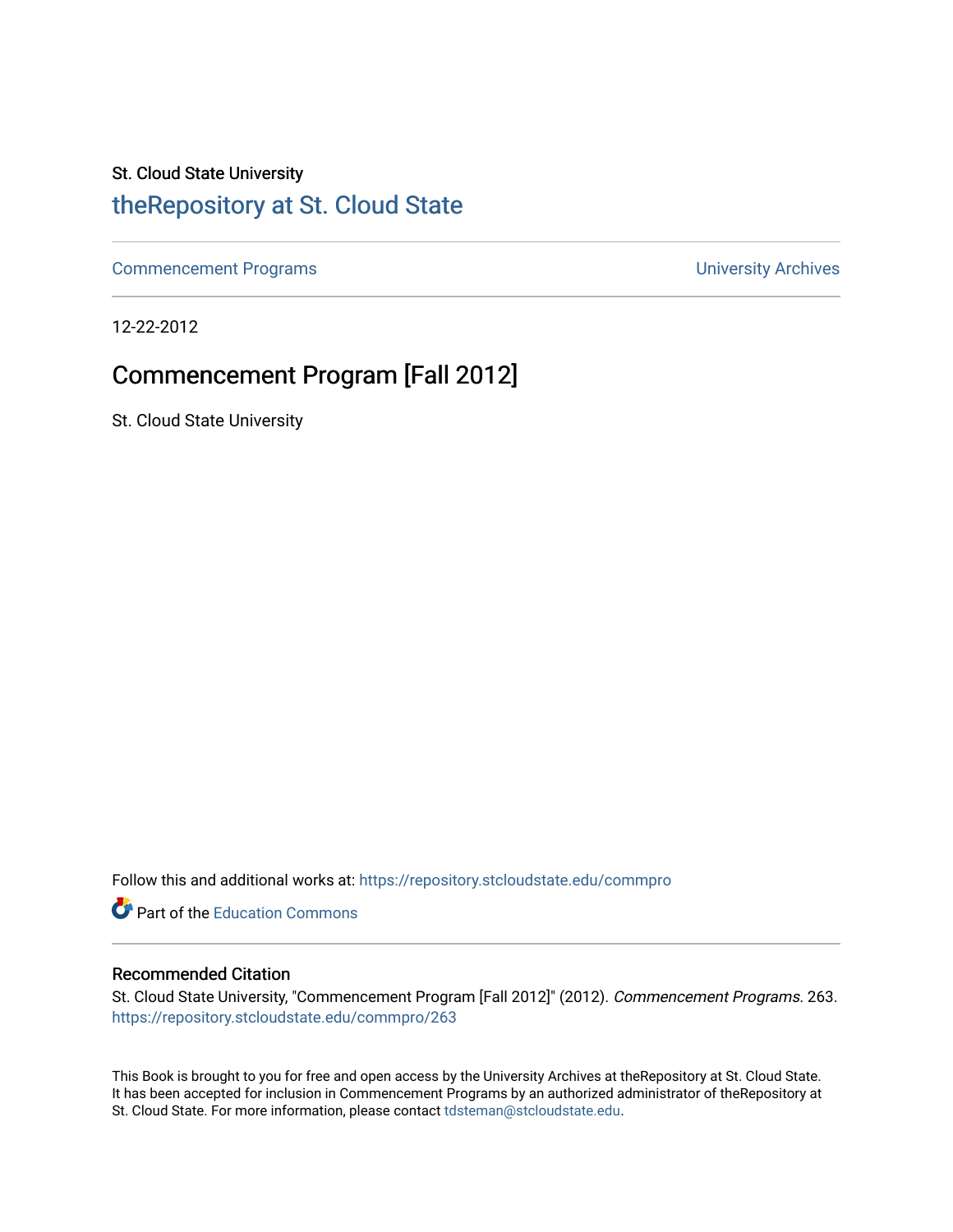# 2012 FALL SEMESTER UNIVERSITY COMMENCEMENT CEREMONY

Saturday, December Twenty-Second Two thousand twelve 2:00 p.m. Halenbeck Hall Gymnasium St. Cloud State University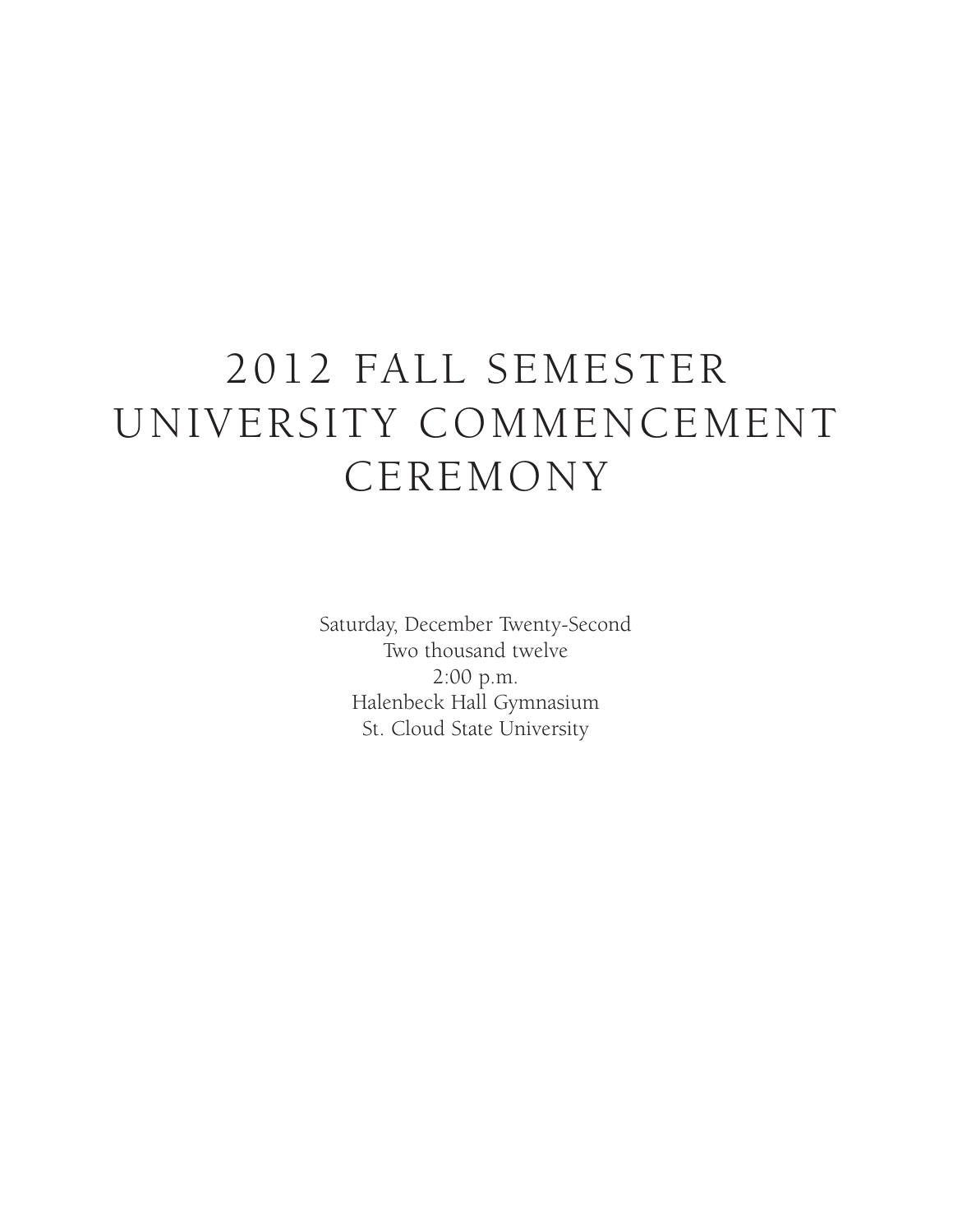| MACE BEARER                                       | SUSAN HUBBS, Professor<br>Learning Resources Services<br>Faculty Association President |
|---------------------------------------------------|----------------------------------------------------------------------------------------|
| FACULTY LINE LEADERS                              | KATE K. MOONEY, Professor<br>Accounting                                                |
|                                                   | STEVEN P. MOONEY, Professor<br>Finance, Insurance and Real Estate                      |
| <b>MARSHALS</b>                                   | ANTHONY I. AKUBUE, Professor<br>Environmental and Technological Studies                |
|                                                   | RANDAL G. BAKER, Professor<br>Geography and Planning                                   |
|                                                   | R. JEFFREY RINGER, Professor<br>Communication Studies                                  |
|                                                   | F. BARRY SCHREIBER, Professor<br>Criminal Justice Studies                              |
|                                                   | JOYCE M. SIMONES, Professor<br>Nursing                                                 |
|                                                   | MERTON E. THOMPSON, Professor<br>Information Media                                     |
|                                                   | LORI K. ULFERTS, Professor<br>Kinesiology, Health and Physical Education               |
|                                                   | THOMAS ZUPANC, Professor<br>Accounting                                                 |
| ANNOUNCER                                         | PAM L. SECKLIN, Professor<br>Communication Studies                                     |
| ST. CLOUD STATE UNIVERSITY<br>ORCHESTRA DIRECTOR  | MARION J. JUDISH, Professor<br>Music                                                   |
| ST. CLOUD STATE UNIVERSITY<br>ORCHESTRA CONDUCTOR | MATTHEW A. FERRELL, Professor<br>Music                                                 |
| SONG LEADER                                       | J. HUGH GIVENS, Professor<br>Music                                                     |
| SIGN LANGUAGE INTERPRETER                         | BRIANNA L. SCHOENLEBEN                                                                 |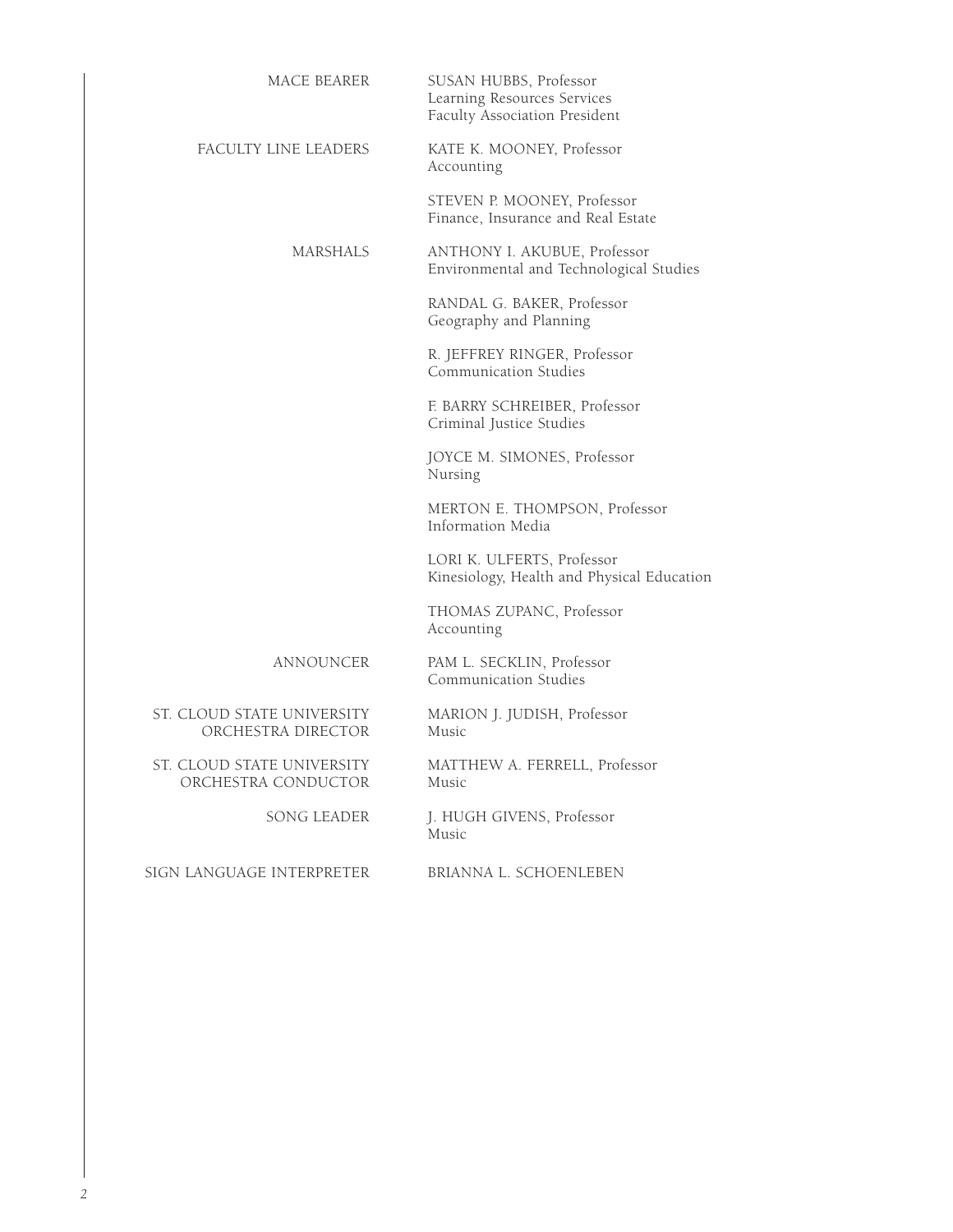#### **P r o g r a m**

Earl H. Potter III, President

|                                                 | Earl H. Potter III, President<br>Devinder M. Malhotra, Provost and Vice President for Academic Affairs<br>Douglas H. Vinzant, Vice President for Finance and Administration<br>Wanda I. Overland, Vice President for Student Life and Development                                                                                                                                                                                                                                                               |
|-------------------------------------------------|-----------------------------------------------------------------------------------------------------------------------------------------------------------------------------------------------------------------------------------------------------------------------------------------------------------------------------------------------------------------------------------------------------------------------------------------------------------------------------------------------------------------|
| PRE-CEREMONY MUSIC                              | "DIVERTIMENTO IN D MAJOR - K. 136" by Wolfgang Mozart<br>I. Allegro<br>II. Andante<br>III. Presto                                                                                                                                                                                                                                                                                                                                                                                                               |
| *PROCESSIONAL MUSIC<br><b>SCSU ORCHESTRA</b>    | "POMP AND CIRCUMSTANCE" by Edward Elgar                                                                                                                                                                                                                                                                                                                                                                                                                                                                         |
| <b>INTRODUCTIONS</b>                            | WANDA I. OVERLAND, Vice President for Student Life and Development                                                                                                                                                                                                                                                                                                                                                                                                                                              |
| WELCOME                                         | EARL H. POTTER III, President                                                                                                                                                                                                                                                                                                                                                                                                                                                                                   |
| *MUSIC<br><b>SCSU ORCHESTRA</b><br>and Audience | "AMERICA, THE BEAUTIFUL"<br>arr. Carmen Dragon<br>(Words are found in the back of the program)                                                                                                                                                                                                                                                                                                                                                                                                                  |
| <b>GREETINGS FROM MnSCU</b>                     | MICHAEL DOUGHERTY, Vice Chancellor for Advancement<br>Minnesota State Colleges and Universities Board of Trustees                                                                                                                                                                                                                                                                                                                                                                                               |
| <b>GREETINGS FROM</b><br>CITY OF ST. CLOUD      | DAVID A. KLEIS, '89<br>Mayor                                                                                                                                                                                                                                                                                                                                                                                                                                                                                    |
| COMMENCEMENT ADDRESS                            | ABDULLAHI M. GURE, Class of 2012<br>College of Liberal Arts & School of Public Affairs                                                                                                                                                                                                                                                                                                                                                                                                                          |
| MUSIC<br><b>SCSU ORCHESTRA</b>                  | "SERENADE FOR STRING ORCHESTRA" by Edward Elgar<br>I. Allegro Piacevole                                                                                                                                                                                                                                                                                                                                                                                                                                         |
| CONFERRING OF DEGREES                           | EARL H. POTTER III, President                                                                                                                                                                                                                                                                                                                                                                                                                                                                                   |
| PRESENTATION OF THE<br><b>GRADUATING CLASS</b>  | DEVINDER M. MALHOTRA, Provost and Vice President for Academic Affairs                                                                                                                                                                                                                                                                                                                                                                                                                                           |
|                                                 | DIANA R. LAWSON, Dean, Herberger Business School<br>OSMAN L. ALAWIYE, Dean, School of Education<br>MONICA C. DEVERS, Interim Dean, School of Health & Human Services<br>MARK SPRINGER, Dean, College of Liberal Arts<br>ORN B. BODVARSSON, Interim Dean, School of Public Affairs<br>DAVID K. DeGROOTE, Dean, College of Science & Engineering<br>JOHN C. BURGESON, Dean, Center for Continuing Studies<br>DANIEL D. GREGORY, Dean, School of Graduate Studies<br>KEITH EWING, Interim Dean, Learning Resources |
| FACULTY ASSOCIATION<br><b>REMARKS</b>           | SUSAN HUBBS, Professor<br>Learning Resources Services<br>Faculty Association President                                                                                                                                                                                                                                                                                                                                                                                                                          |
| ALUMNI ASSOCIATION REMARKS                      | BRENT D. SKAJA, '05<br>St. Cloud State University Alumni Association President                                                                                                                                                                                                                                                                                                                                                                                                                                  |
| *MUSIC<br>SCSU ORCHESTRA and Audience           | "UNIVERSITY HYMN" by Harvey Waugh and Amy Dale, emeriti professors<br>(Words are found in the back of the program)                                                                                                                                                                                                                                                                                                                                                                                              |
| CLOSING                                         | WANDA I. OVERLAND, Vice President for Student Life and Development                                                                                                                                                                                                                                                                                                                                                                                                                                              |
| *RECESSIONAL MUSIC<br>SCSU ORCHESTRA            | "ANCIENT DANCES AND AIRS" by Ottorino Respighi<br>I. Allegretto Moderato                                                                                                                                                                                                                                                                                                                                                                                                                                        |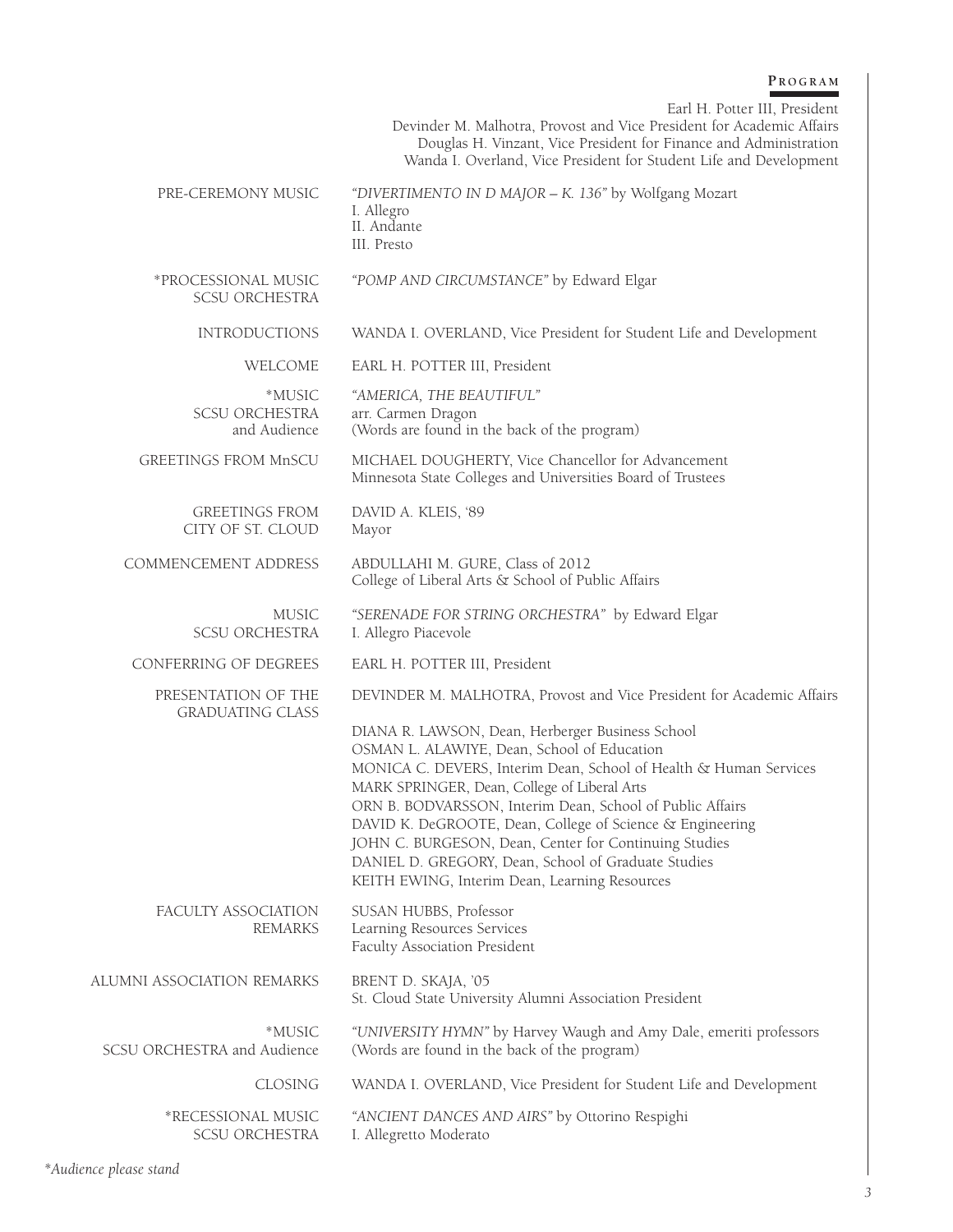#### GRADUATES



#### Doctor of Education

SANDI JEAN ARNDT Cokato MICHAEL STEVEN HALVERSON St. Cloud RITA MARIE MILLER Luverne SARAH ANN WORTH MITTELSTADT Fairmont RYAN L. YUNKERS North Mankato

#### Master of Arts

MANDI ELIZABETH HAAG Fremont TERESA ANNE HARBAUGH

MARY ELLENBECKER JOHNSON St. Cloud ELIZABETH MARY KELLY Omaha, Nebraska KATHLEEN ANNE LAFFERTY Andover KRISTA LYNN LEWIS Lino Lakes STEPHENIE FAITH LUNDGREN Fergus Falls JILLIAN BACKES MERGEN Avon RIHAB NAHEEL St. Cloud DENISE MARIE SERNA St. Cloud

#### Master of Business Administration

NAFISSATOU HAMA BA Ouagadougou, Burkina Faso TIFFANY DIANE BUNKER Big Lake MATTHEW JOHN ENGEBRETSON Madison, Wisconsin ALEXIS BROOKE FRANKE-DELONG St. Joseph CHAD MATTHEW GARLOCK St. Cloud THERESE MARIE HAUGEN Cass Lake ALEXANDRA KROHN

DAVID RUSSELL LIEN

ADAM ALEXANDER RUPP Alexandria

#### Master of Engineering Management

JOEL BENJAMIN ARTMANN Sauk Rapids SAGAR BHATTARAI St. Cloud PAVAN KUMAR CHAKRAVARTHY New Hope BRYAN C. COCHRAN Lakeville ROBERT ALAN GERHART Maple Grove SURAJ GUNDAPANENI Hyderabad, India INAMUL MUHAMMAD HAQUE Apple Valley NANCY J. NIELSEN HUNSICKER Plymouth PETER MICHAEL KOPFMANN Chaska RICHARD GLENN LABORDE Maple Grove SHRISTI MALLA St. Cloud LOHIT SAGAR MALLIKARJUNAPPA MARK DANIEL MATUSESKI

Hanover RAJAN PANDEY Owings Mills, Maryland PRASANT KUMAR PANIGRAHY Spring Lake Park RAKESH PUNURI Beltsville, Maryland ABDULRASHID A. SALAD St. Cloud NARENDER GOUD SANDIL Jersey City, New Jersey ANJAN JYOTI SARMA Maple Grove ERIC CARL SEVERSON Buffalo ERIC WAYNE TEALE Chanhassen JEFFREY SCOTT TURNER Randall

#### Master of Science

AHMED MOHAMMAD ALHISHWAN St. Cloud MUQEET MOHAMMED ALI

JAMES ALPHONS ANDERSON Little Falls KASSEY MARIE ANDERSON Stevens Point, Wisconsin MICHELLE A. BEAURLINE Waverly GEETHARANI BHATRAJ Chanhassen

DANETTE ANN BIRD Circle Pines KEVIN JAMES BLANCHARD White Bear Lake MICHELE L. BRAUN St. Joseph ERIN LYNN DAVIS Etobicoke, Ontario, Canada ANISH DHAKAL Butwal, Nepal JOSIE MARIE DINGMANN **Belgrade** MOSES KARIUKI EHLERS Isanti JOSHUA JOHN FLEMING Lincoln, Nebraska NICOLE CHRISTINE GILLESPIE St. Cloud BRIGID MARY GOLEBIOWSKI St. Cloud WENDY KAY GOLTZ Sartell DALE WILLIAM GUNDERSON Cohasset NICHOLAS JOHN HADFIELD Big Lake RAMI HALLAK Aleppo, Syria JENNIFER LYNN HENSEL CHRISTOPHER PAUL KONKEL Rochester KELSEY MARIE KRAWIECKI Alexandria CHAD C. LALOR Superior, Wisconsin SHEILA LOUISE LINDSTROM St. Michael CONNIE JEAN LOGEMAN St. Cloud MATHEW J. MATTSON Bemidji LISA MARIE MCEWEN ANGELA LEA MELLIES Hutchinson KATHY LYONS MILLER New Brighten ANAND REDDY MODDU Hyderabad, India

SHOEB UDDIN AMER MOHAMMED

WENDPAYIMDI NIKIEMA

BARRETT LEE NIKODYM

VARUN KISHORE PARVATANENI

KEATON DANIELLE PENAZ

St. Cloud

St. Cloud

St. Cloud

ERIC OWUSU St. Cloud

Mora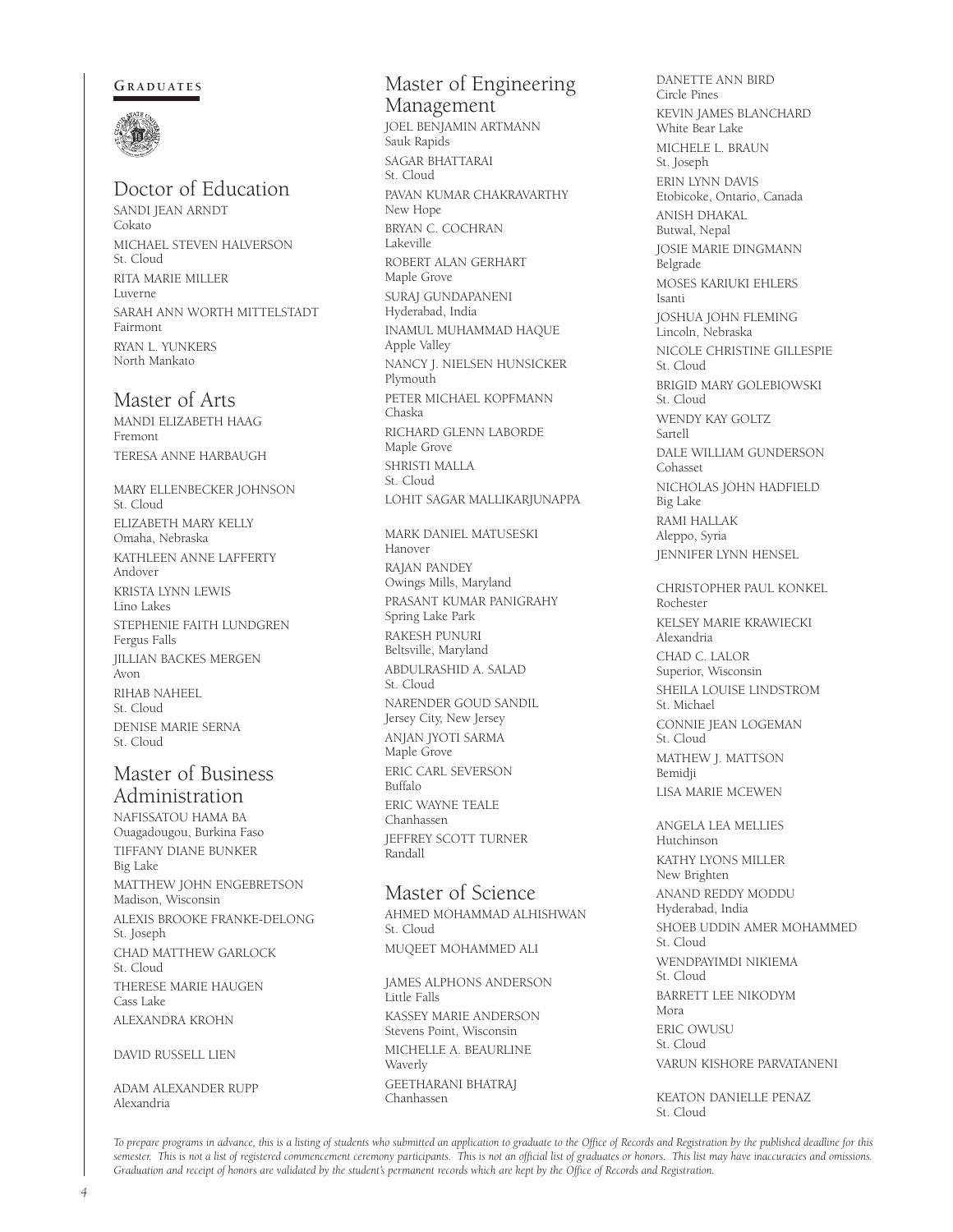JACQUELINE J. PIERSON Maple Grove RASHMI RAI Biratnagar, Nepal LINDSEY ASHA REINERS Lincoln, Nebraska TIMOTHY HERBERT ROBINSON Savage ANTHONY MICHAEL ROMAINE Sauk Rapids ALASSANE SAVADOGO

FABRICE ROGUENIN SAVADOGO St. Cloud JAMIE LYN SEIFERT St. Cloud LYNDA KAY SMITH Eagan HOLLY ANN SPEIKER THOMPSON St. Louis Park AMBER LEE STONE Sauk Centre RYAN CHRIS SWANSON Owantonna MOHAMMED VASEEM AHMED TAJ Eagan KYAW HLA THAUNG Yangon, Myanmar BOBBI KAY THIESSE Baxter ERICA A. TOBER East Hanover, New Jersey Laurie Jo Villwock Roseau NICOLE ANDREA WEULANDER Prior Lake ERIC ALAN WRIGHT Rochester CHEN ZHU

JUAN PABLO ZULUAGA St. Cloud

#### **U n d e r g r a d u at e s**

#### Baccalaureate

ZACHARY A. AABERG Starbuck AHMED SAID ABDI Cum Laude St. Cloud NAJIB HASSAN ABI Willmar PARISHKRIT ACHARYA Cum Laude St. Cloud ALLISON RACHEL ADAMS Champlin RICHARD MAXWELL ADAMSON St. Francis

ALEXA DANIELLE AHLERS Fulda MOHAMUD BASHIR AHMED

SIMATAA KUSEGA AKAPELWA Lusaka, Zambia KHADIJAT TOPE AKINPELU Ibadan, Nigeria ADJOBATCHI ARLETTE AKROMAN St. Cloud SAAD NASSIR AL-HAJIRI

AHMED AHMED AL-WARD Sanaa, Yemen FAIZ NASSER ALHAJRI Dhahran, Saudi Arabia BANDAR MASHHOUR ALMASALMH St. Cloud FIRASS MASHHOUR ALMASALMH

#### WALAN F. ALOMAR

MATTHEW JOHN ALSTAD Coon Rapids GRANT HENRY AMUNDSON Cum Laude Eden Prairie AARON DALE ANDERSON Summa Cum Laude Brooklyn Park ALYSSA R. ANDERSON Crystal LEAH LOUISE ANDERSON Cheyenne, Wyoming LUKAS ANDREW ANDERSON Hastings RICHARD C. ANDERSON Zimmerman TRISAUNIA LUCIANA ANDERSON Magna Cum Laude Maple Lake WILL AUGUST ANDERSON Magna Cum Laude Burnsville YURICZA MERCEDES ARAUZ Worthington SOLONGO ARIGUUN Cum Laude St. Cloud BENJAMIN ALEXANDER ARNET Maple Grove KELLEN ANDREW AUGUSTINE Cum Laude Lakeville NORA K. AUNE Summa Cum Laude St. Cloud BRIAN SCOTT BACKER Inver Grove Heights SANDRA RAE BACKHAUS Summa Cum Laude Blaine

NICOLAS DYER BACKLUND Mitchell, South Dakota BRITTNEY ANNE BAILEY Lake Lillian JEREMY M. BALLMANN Sartell AMANDA EMILY BARDONNER Wausau APRIL M. BARDSLEY Cottage Grove SANGITA BARIYAIT Kathmandu, Nepal LAURA E. BARNES Princeton JUSTINE LEE BARRON Cum Laude South St. Paul LINDSEY ANN BARTEL Magna Cum Laude Byron JOSEPH C. BARTLETT Coon Rapids NATALIE SIERRA BARTLETT Becker BINOD BASTOLA St. Cloud ASHLEY K. BATTERS Cum Laude Champlin SOLIYANA ABATE BAYE St. Cloud MATTHEW PRESCOTT BEATTY East Bethel KELSEY ANN BEAUMASTER Monticello ANDREW JAMES BECKMANN Magna Cum Laude Waseca TAYLOR STORMER BEEBE Madison, Wisconsin MARK ALEXANDER BELAIR Roseville KAITLYN LOUISE BEQUETTE Magna Cum Laude JULIA J. BERQUIST Summa Cum Laude KELSEY ANN BERRES

Magna Cum Laude Apple Valley MICHELLE IRENE CAROLINE BERTHIAUME Summa Cum Laude Monticello AARON MICHAEL BETHKE Summa Cum Laude Monticello JOHN MICHAEL BEUNING Mahnomen SAILINA BHANDARI Kathmandu, Nepal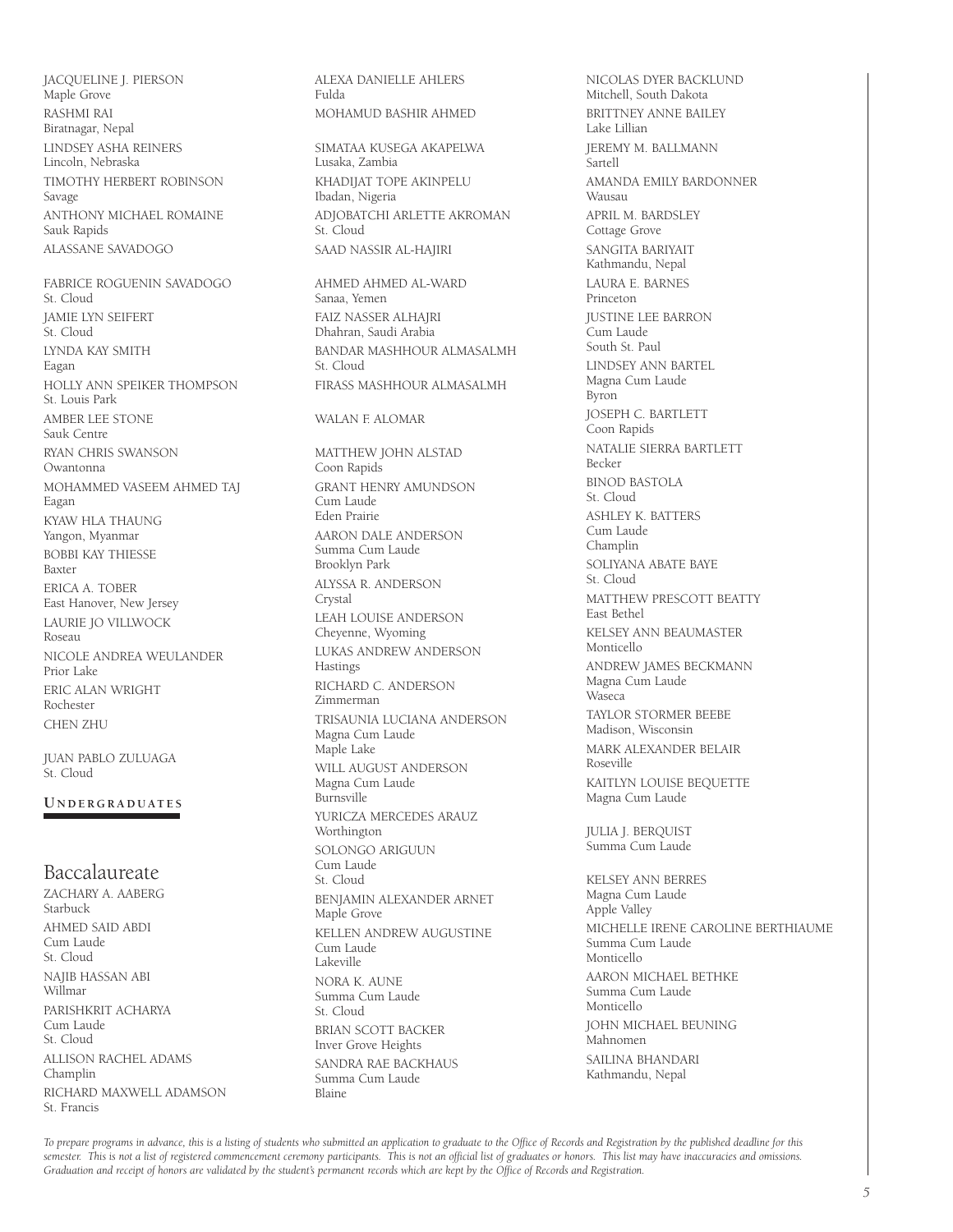HANNAH CHRISTINE BIERBAUM Magna Cum Laude Stevens Point, Wisconsin DIANA M. BIGGER Magna Cum Laude Princeton CAROLINE LESLIE BILDSOE Plymouth KALINA KAYE BLACKWELL St. Cloud LAKE JUSTUS BLEEKER Summa Cum Laude Dayton ERIC RAYMOND BLOCH Cum Laude St. Cloud HERBERT M. BLONIGEN Magna Cum Laude Avon STEFAN ALTON WESLEY BLOOM Summa Cum Laude Zimmerman BYRON C. BOHLSEN Cum Laude Sartell ANGELA MICHELLE BOIKE Bloomington TANYA LEE BOJAN Annandale ANDREW RUSSELL BOLDT Brooklyn Park JAMES J E BORCHERT Magna Cum Laude St. Anthony BRITTNEE MARIE EVELYN BOYLE Magna Cum Laude Shoreview STEPHANIE LYNN BREDESON Summa Cum Laude Lino Lakes CLAIRE A. BREITSMA Summa Cum Laude Monticello CHRISTOPHER JON BREMSETH Rochester LAURA ELIZABETH BREMSETH Rochester DANIELLE DENISE BRIX Moose Lake LINDSAY JO BROCK Cum Laude Brooklyn Park HANNAH MARIE BROWEN Magna Cum Laude **Staples** BRENDA LEE BROWN Cold Spring ERIC KELLY BROWN Cold Spring GRETCHEN LOUISE BROWN Sartell JULIE BRUNER Star Prairie, Wisconsin

LESLEY KIM BURANDT Dassel BETH ANNE BUTLER Cum Laude Carlos CHEICK TOURADD CAMARA Bamako, Mali JOSEPH WILLIAM CAMPION JR. St. Cloud AARON TODD CANTIN KELLY ANN CAPPELEN Magna Cum Laude Spicer KATHRYN ANN CARLON Virginia JENNIFER LYNN CARLSON Stewart CHELSIE SIDEE CARROLL CHRISTOPHER JOHN CARROLL Carver ERIN ELIZABETH CARROLL Maple Grove JOYCE WEE CHAI Cum Laude Sungai Petani, Malaysia RICHARD JOSEPH CHANDLER St. Cloud AMANDA CANDACE CHAPMAN Magna Cum Laude Eagan LI CHEN Cum Laude Guangdong, China SHELBY ANN CHOLLETT Andover WAI QUAI CHONG Summa Cum Laude Kuala Lumpur, Malaysia HEIDI LYNN CHRISTENSON Monticello KAYLA ELIZABETH CLASEN Cum Laude Sauk Rapids TAYLER JACQUELINE COLE Columbia Heights MATTHEW JOHN COMPTON Cum Laude Owatonna MICHAEL ELDON COMSTOCK Savage TARA LYNN CONDON Summa Cum Laude Braham JUSTIN DANIEL CONNOR Magna Cum Laude Long Prairie BAILEY JO CONRATH Elk River JOSHUA JAMES CONRATH Waseca

ALFREDO M. CONTRERAS Spicer ASHLEY MARIE COOK Magna Cum Laude Delano GRACE M. COOPER KRISTA JO CORRIGAN Sauk Rapids AARON DAVID COTTRELL St. Francis SARAH LYNN COVELLI St. Joseph KISHA KAY COWGILL Magna Cum Laude International Falls CHELSIE RENEE CRAGIN Carlton JESSICA LYNNE CRANE Maple Grove STEPHANIE J. CROFOOT Monticello SUZANNE VICTORIA CROSS Cum Laude Minneapolis REBECCA ANN CROWE Magna Cum Laude St. Cloud EMILY LYNN CUCHNA Atwater MAHMOUD M. DAKOWA REBECCA LYNN DARGATZ Cum Laude Watertown, South Dakota SONCHIE DAVIES Plymouth LAUREN RUTH DAVIS Big Lake CORINNE LYNN DAWSON Summa Cum Laude St. Cloud ROSHANTHI THARUKA DE SILVA JENNIFER LAROSE DEBETTIGNIES Sauk Rapids MICHAEL TODD DEGRAW Inver Grove Heights GRAHAM JOHN DEIMAN KAITLIN ELIZABETH DELANEY

Maplewood KATHRYN J. DELZOPPO Magna Cum Laude

HEATHER MARIE DEMARS Magna Cum Laude Zimmerman BRYCE COLIN DENNIS

LEAH MARIE DHEIN Summa Cum Laude St. Cloud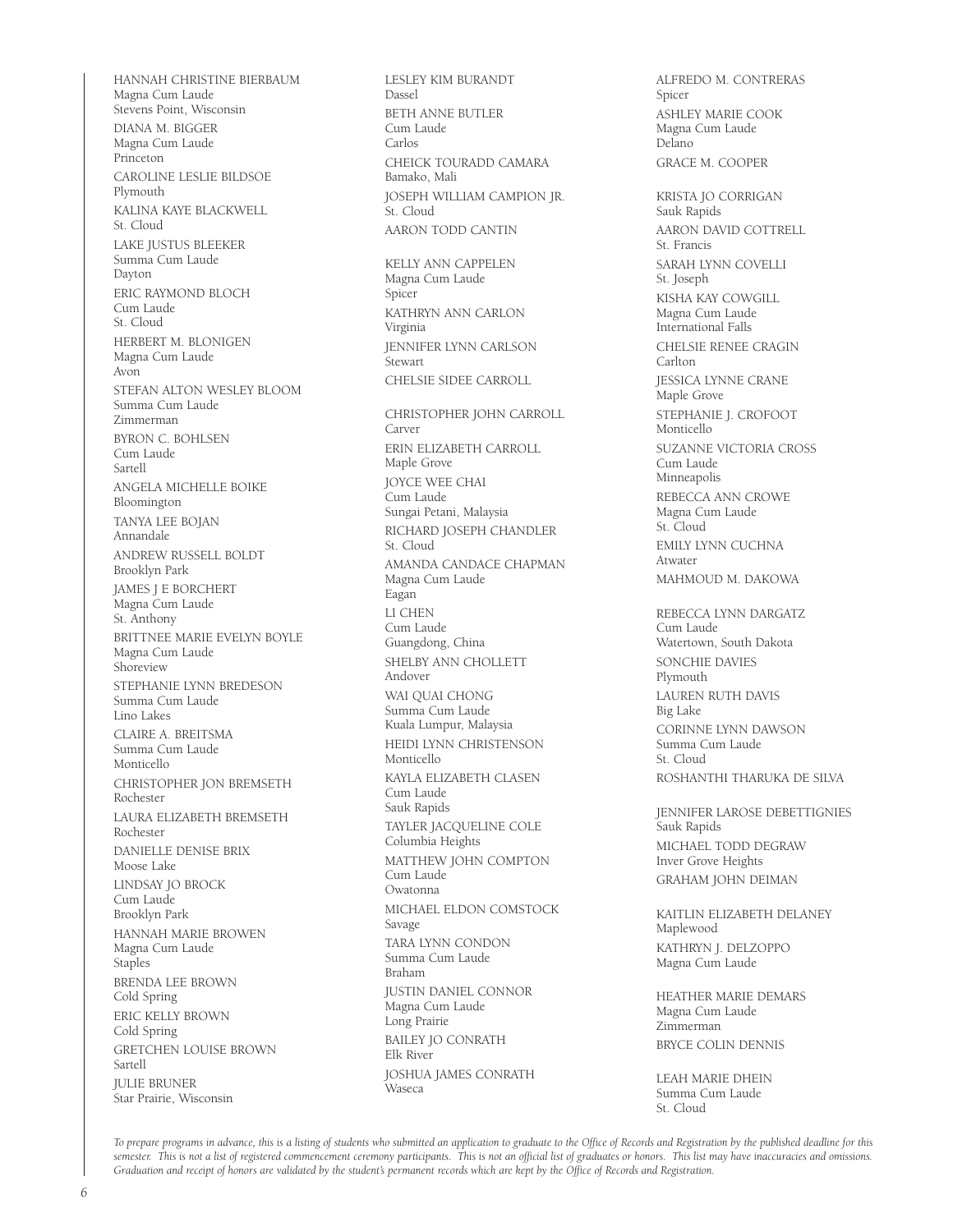ERIK WILLIAM DIETEL Cum Laude Norwood KYLE DANIEL DIETZEN Black Creek, Wisconsin ANGELO DAVID ANTHONY DIMARTINO Deerwood CAITLIN A. DOHERTY Magna Cum Laude New Brighton ANTHONY JOSEPH DOLAN Milroy JILLIAN BETTY DONABAUER St. Cloud NICHOLAS MARK DONNAY Summa Cum Laude St. Cloud DAWN MARIE DORNBUSCH Chanhassen CHRISTOPHER GEORGE DOYLE Magna Cum Laude Sauk Rapids JACOB D. DRAGOVICH Aitkin KENDRA LINDSEY DRONTLE Summa Cum Laude St. Cloud NICOLE RENE DUBAY Center City KATELYN DIANE DUBBELDE JONATHON ANDREW DUNAISKY .<br>Cum Laude Randall JULIA LOUISE EBBERS Bird Island MATTHEW MICHAEL EBERT St. Michael LAURA ELIZABETH ZWICK Summa Cum Laude Belle Plaine LILIA ROSA EDDY Willmar ELLEN JANE EDEN Magna Cum Laude Elk River DENA EMILY EDWARDS Summa Cum Laude Cary, Illinois MATTHEW A. EDWARDS Magna Cum Laude Maple Grove MICHAEL ROBERT EGGERICHS Ham Lake KAZZMEN JOHN EHLINGER Avon SIERRA GRACE EICHERS Magna Cum Laude Sauk Rapids CHAMEERA ERANGA EKANAYAKE Colombo, Sri Lanka ANDREW ELLIE Minneapolis

ANDREW ALLEN ELLIOTT Sauk Rapids EMILY KATHERINE ELLIS Hastings NINA ANN EMERY Willmar EMILY BETH ENGEN Lamberton MARIAH K. ENGWALL Magna Cum Laude Willmar CAMILLA ENKHTUYA Ulaanbaatar, Mongolia TREVOR CHARLES ENROTH Lakeville ANGELA OMOYE EROMOBOR Plymouth KRISTINA MARIE ESKURI Cum Laude Lakeville ALISHA MARIE EVAVOLD Annandale MUHAMMAD OMAIR FAIZ Phalia, Pakistan MITCHEL LEE FAUST Otsego ERIC M. FELLAND St. Cloud ALEXANDRA ELIZABETH FENEIS New Prague LINDSEY NICOLE FERGUSON St. Peter BRIAN CHARLES FEW JR. Minneapolis AVERY BROOK FINDLAY Cum Laude Burnsville JAYME LYNN FINSTAD Magna Cum Laude Rogers MOLLY ANN FITZGERALD Becker CHRISTOPHER THOMAS FLECK Summa Cum Laude Woodbury JACLYNN LEE FLEISHER Summa Cum Laude Brainerd TASHA ROSE FORSMAN-EARL Cum Laude Sartell VALERIA FOSSA LAZARO DE ORTECHO Cum Laude Benson JOSEPH THOMAS FOY Brooklyn Park HANNAH MARGARET FRANKE Howard Lake BRYANT WAYNE FRIE Magna Cum Laude Rogers JULI MARIE FROEHLIG Annandale

SAMANTHA MARIE FRONK Magna Cum Laude Inver Grove Heights CORAZON NUKUNU GAILOR Monrovia, Liberia HUA HONG GAN Magna Cum Laude Selangor, Malaysia KELSEY ROSE GANSEN Rice KEVIN ANDREW GARDINER Cum Laude Rochester NOEL JUSTINE GILL Cum Laude Rice ROBERT S. K. GILSTORF Cum Laude Ramsey MEHRET GIRMAY HOWARD DEAN GLOCKZIN Park Rapids KARLYN J. GOENNER Magna Cum Laude St. Cloud WAYNE LEE GOTVALD Hillman KATIE ANN GRAMS Summa Cum Laude Crown JOANNA MARIE GREEN Summa Cum Laude Willmar MERKLE LAMELL GREENE Richfield JEAN-PAUL GREGORY Cum Laude Greenwald NICOLE JEAN GREGORY Cum Laude Maple Grove MICHAEL PAUL GRUBER AMANDA JEAN GRUENES Summa Cum Laude Kensington HEIDI LYNN GRUENHAGEN Howard Lake DANIEL RODNEY GUENTHER Rochester VANESSA KAY GUNION Cum Laude St. Cloud ABDULLAHI M. GURE Cum Laude St. Cloud MORGAN ANN GURTNER Summa Cum Laude Rochester CHANDRA GURUNG Kathmandu, Nepal NICOLE JOY GUSK Onamia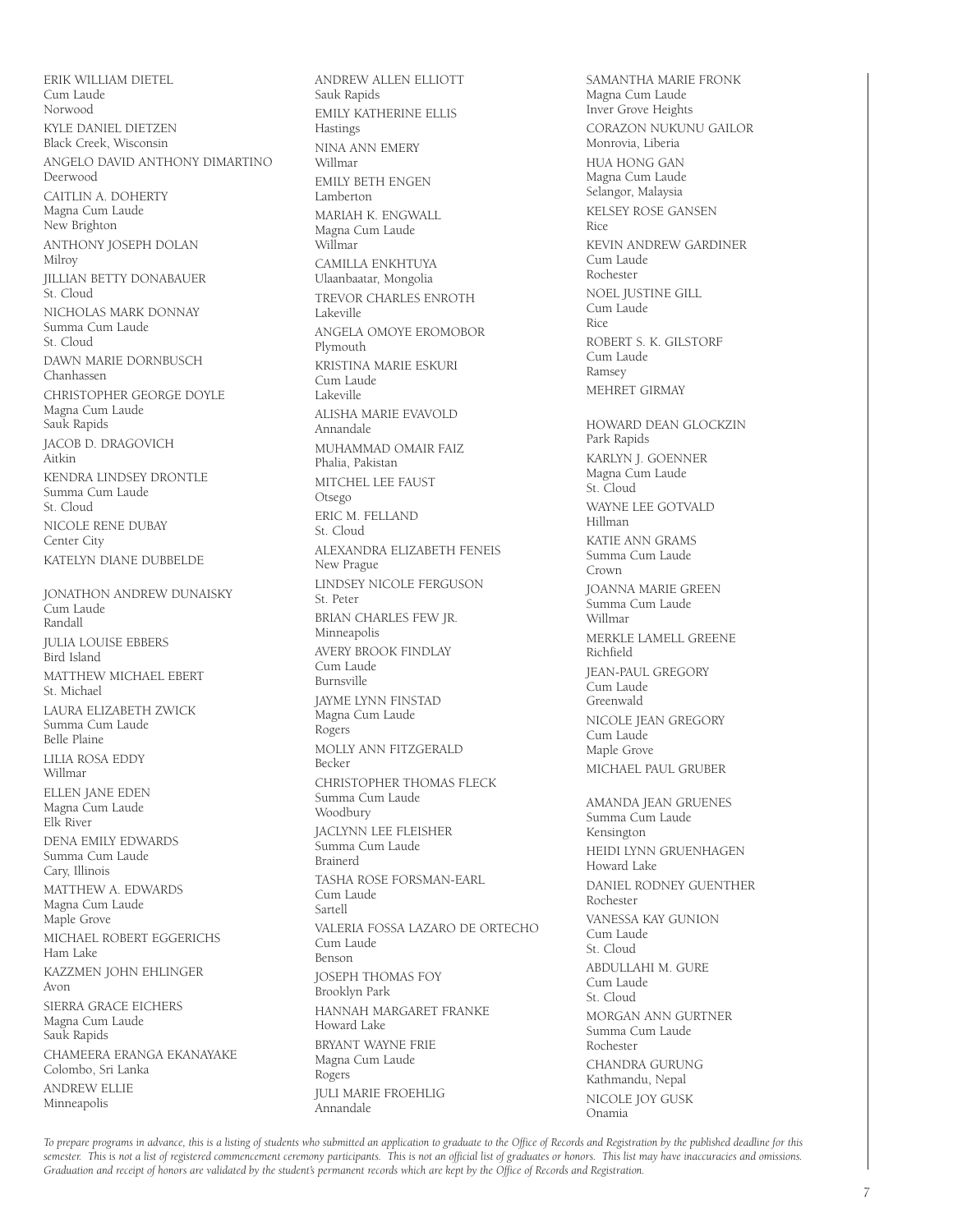KYLE JEROME HAIRE Eagan ELIZABETH ANNA HAJEK LaPorte, Indiana CURTIS L. HAKALA Cromwell BRANDON SIMS HALL Cum Laude Rockford SARA JEAN HALVORSON Cum Laude Plymouth RAZA HAMID Dubai & Lahore, Pakistan ASHLEY DONETTE HANSEN Coon Rapids HANNAH KATHLEEN HANSEN Magna Cum Laude Watertown, South Dakota SARAH JOSEPHINE KATE HANSEN Summa Cum Laude Cold Spring JULIE CHRISTINE HANSON Magna Cum Laude Baldwin, Wisconsin MATTHEW CLIFF HANSON Dawson NICOLE L. HANSON Minnetonka ZACHARY DAVID HANSON Cum Laude Holmen, Wisconsin MORGAN ELIZABETH HARDEL PANNING Montgomery CHRISTINA MARIE HARKNESS Cum Laude Duluth SAMUEL T. HARROWER White Bear Lake ALYSHA ANN HARTKOPF Cum Laude Becker DANELLE RAE HAUER Buffalo ANDREW JAMES HAUGEN St. Cloud LUKE FRANCIS HEINEN St. Cloud KALYN JEAN HEITKAMP Cum Laude Champlin CHRISTOPHER M. HELTEMES Big Lake DUSTIN MICHAEL HENDERSON Mankato NICHOLAS WADE HENDRICKSON Cum Laude Hector STEVEN ANDREW HENDRICKSON Magna Cum Laude  $B<sub>u</sub>$ ffalo

SARAH ROSE HENRY Cum Laude Monticello RACHEL JOY HENSEL St. Michael LEAH L. HERDERING Summa Cum Laude Melrose BAILEY J. HESS Summa Cum Laude Andover TIFFANY A. HESS Summa Cum Laude Sartell BENJAMIN ADAM HIBER Cum Laude JENNIFER ANN HIESERICH Summa Cum Laude Belgrade SPENCER ROBINSON HILGERS Waconia ELIZABETH CLARA HILLSTROM Dawson LUKE R. HITTNER Wyoming RYAN PAUL HOCH Magna Cum Laude Durand, Wisconsin ALEXANDRA HOESE Glencoe KAYLA ANN HOFF Cum Laude St. Cloud KELSEY MARIE HOFFMAN St. Cloud KENDRA BRYN HOFFMAN Canby KAYLA BETH HOFSTEDT Magna Cum Laude Rogers JESSICA LYNNE HOGANSON Marshall MOLLY KATHERINE HOLDER St. Paul ANNA ELIZABETH HOLDMAN Blaine RAINY LYNN HOLLER Magna Cum Laude Sauk Rapids ROSE ALISON MARIE HOLM BLUM Annandale NICOLE ANN HOLMBERG Cum Laude St. Cloud BECKIE MARIE HOLT Magna Cum Laude St. Cloud MEAGAN MARIE HOLTZ Magna Cum Laude Little Falls BRANDEN KNUTE HOMME Arlington

CHRISTINE ANN HOSTRAWSER Cottage Grove NICHOLAS PHILIPPE HOUSMANS Rochester MATTHEW R. HOVERSON Rogers JENNIFER ANNE HOWLAND Cum Laude SUYAN HU RACHEL LYNN HUFNAGLE Cum Laude Brooklyn Park MITCHELL C. HUNSLEY Cum Laude Eau Claire, Wisconsin CHANTYL ELIZABETH HUTTON Summa Cum Laude St. Cloud RACHEL LYNN IBS Cum Laude Monticello ALLISON MICHELLE IMMEL Cambridge JOSHUA MATTHEW JACOBS Olivia KATHERINE EMMA JACOBSON Summa Cum Laude Zimmerman SARA LYNN JACOBSON TYLER CHRISTIAN BEYER JACOBSON Summa Cum Laude Annandale STACY LYNN JANCKILA Summa Cum Laude Cokato KRISTA A. JANSEN Hastings ASIM JAVED Cum Laude Riyadh, Saudia Arabia SIYAD MOHAMMED NABIL JAWAD JOEL DUSTIN JELINSKI Royalton TINA M. JENNISSEN Dayton JUDY HOLDVOGT JENSEN Summa Cum Laude St. Cloud LEVI WILLIAM JENSEN Stillwater ANDREW RUSSELL JENSON Champlin WENWEN JIN Cum Laude St. Cloud CALEB AARON JOHANSSON

Magna Cum Laude St. Cloud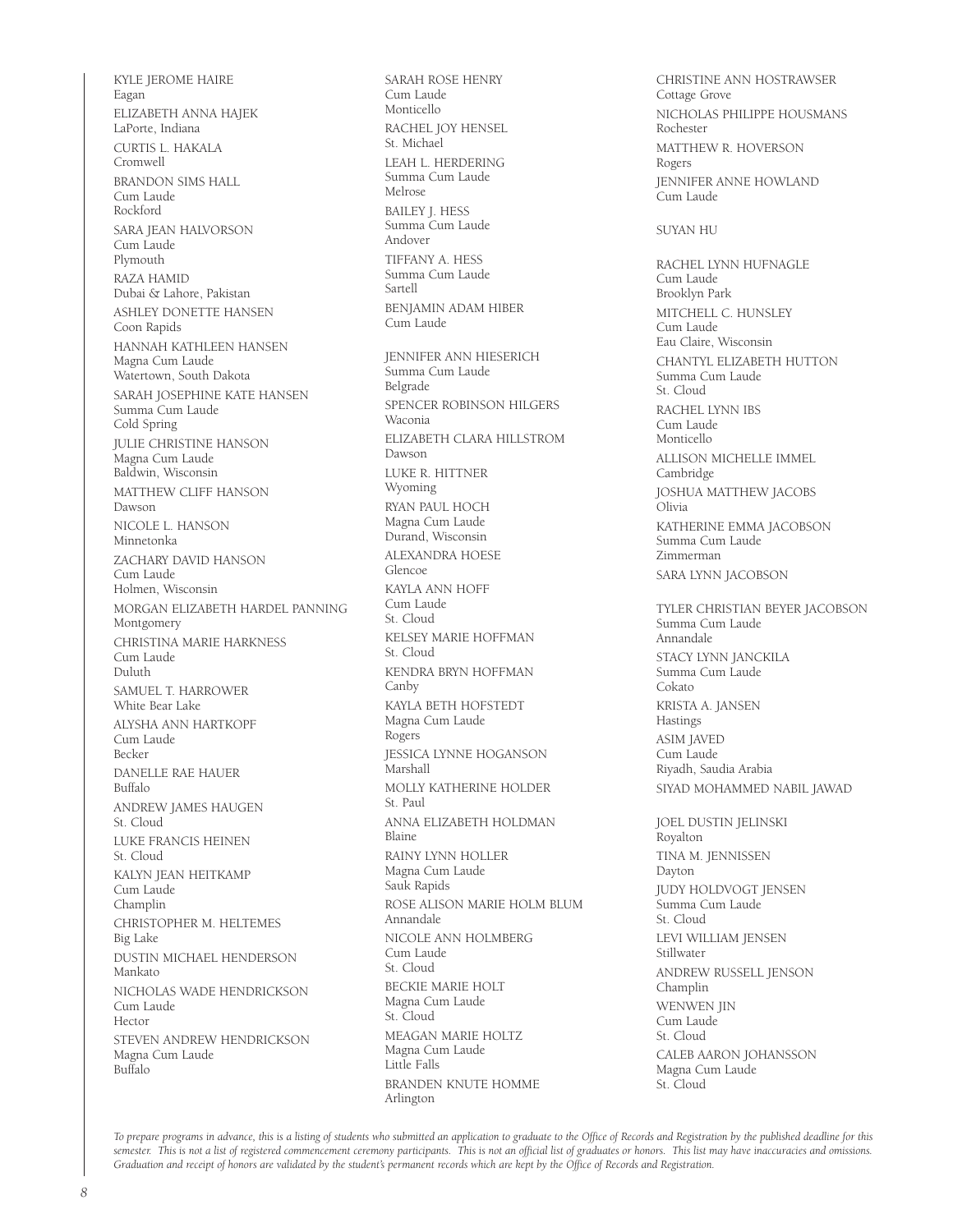ALLIE RAE JOHNSON Summa Cum Laude Princeton ANDREW RUSSELL JOHNSON Magna Cum Laude Maple Grove BENJAMIN JAY JOHNSON Magna Cum Laude Morris CHELSIE S. JOHNSON Little Falls JACOB ROBERT JOHNSON East Bethel JENNA STEPHANIE JOHNSON Blaine LAURANN DEBRAH JOHNSON LINDSEY JO JOHNSON Lompoc, California LUKE CHARLES JOHNSON Sunbury LUKE NICHOLAS JORDAN Minnetrista WALKER ALAN JUDD Mahtomedi HANNAH M. JUSTIN Magna Cum Laude St. Joseph JENNIFER LYNN KAARI Cum Laude Maple Grove SAMIR ANICET KABORE St. Cloud TEEGBZANGA SYLVIE DOMINIQUE KABORE Cum Laude Ouagadougou, Burkina Faso EMILY ANNE KACK Willmar SULAV LAL KAKSHAPATI Kathmandu, Nepal AMBER THERESA KALTHOFF Magna Cum Laude Spring Hill JACK L. KARAS Braham SANJINA KARKI Cum Laude Kathmandu, Nepal ALEXANDER D. KATKOV St. Louis Park ANDRIA KAY KELLEY Cum Laude St. Cloud ALYSSA NICHOLE KEMEN Dawson DAVID T. KENT STACEY LEE KERN Osakis JESSICA KAREN KESTI Magna Cum Laude

Monticello

JYOTI KHATRI Magna Cum Laude St. Cloud JORDAN PAUL KIFFMEYER Clear Lake ALLISON MICHELLE KINNEY Minnetonka AMY DENISE KIRKEBY Magna Cum Laude Stillwater CARRIE ANN KLAPHAKE Belgrade LUKE ANTHONY KLEIN Cum Laude St. Joseph CHELSEY ANN KLINKHAMMER Cum Laude Alexandria BETHANY KNAUF Cum Laude Waconia MATTHEW RAY KNIGHT Buffalo Myles Mark Knutson Cum Laude North Mankato KIRSTEN LYNN KOETTER Cum Laude Melrose KAYLA M. KOIVISTO Summa Cum Laude Cokato JENNIFER RUTH KOLLES Albertville NATHAN GRANT KORFE Magna Cum Laude Long Prairie ZULEMA E. KORKOWSKI Summa Cum Laude Parkers Prairie JANNA LYNN KOSBAB St. Cloud BRIDGET JEANNE KOTTKE Cum Laude St. Michael CHRISTOPHER MICHAEL KOVASH St. Cloud PETER JUASEMAI KPANNAH JESSICA JO KRAFT Magna Cum Laude Princeton JULIA MARIE KRAFT CALVIN JOSEPH KRAJCO

Madison, Wisconsin DUSTIN EDWARD KRAMER Summa Cum Laude Watkins ANDREW MICHAEL KRAUSE Shafer RYAN JAMES KREBS Magna Cum Laude Apple Valley

CARRIE ANN KRICK Cum Laude Waite Park STEPHANIE NICOLE KRIEGER Cum Laude Otsego COURTNEY MAE KROSKA Magna Cum Laude St. Joseph JAIME MARY KRUPA St. Joseph JOSH MERLIN KRUPKE Magna Cum Laude Paynesville KELSEY LOUISE KUBIAK Oxford, Michigan MICHAEL GERARD KUEPPERS Spicer ABIOLA ABIDEMI KUKU St. Cloud REBECCA ANNE KUNSETLEBEN Cum Laude Albany VIJENDRA JUNG KUNWAR Kathmandu, Nepal NICOLE LINDSEY LABRIE Rosemount DANIELLE KRYSTINE LAHR Cold Spring HAO THANH LAM St. Cloud KATHERINE M. LAMECKER Atwater AMBER NICOLE LAMP Magna Cum Laude Monticello VIVEK LAMSAL St. Cloud CHRISTOPHER J. LANG Brainerd CARLY ROSE LARSON Magna Cum Laude Sauk Rapids KAYLEE ROSE LARSON Crystal DANIEL R. LASKA Rochester TRAVIS J. LAUDENBACH St. Cloud ONA LAWRENCE Summa Cum Laude Albany KRISTIN M. LAZAN Andover JUSTIN SCOTT LEACH Dellwood BENJAMIN DANIEL LEAHY Holdingford KEVIN WALTER LECANDER Summa Cum Laude New Hope PA-YING LEE Brighton, Colorado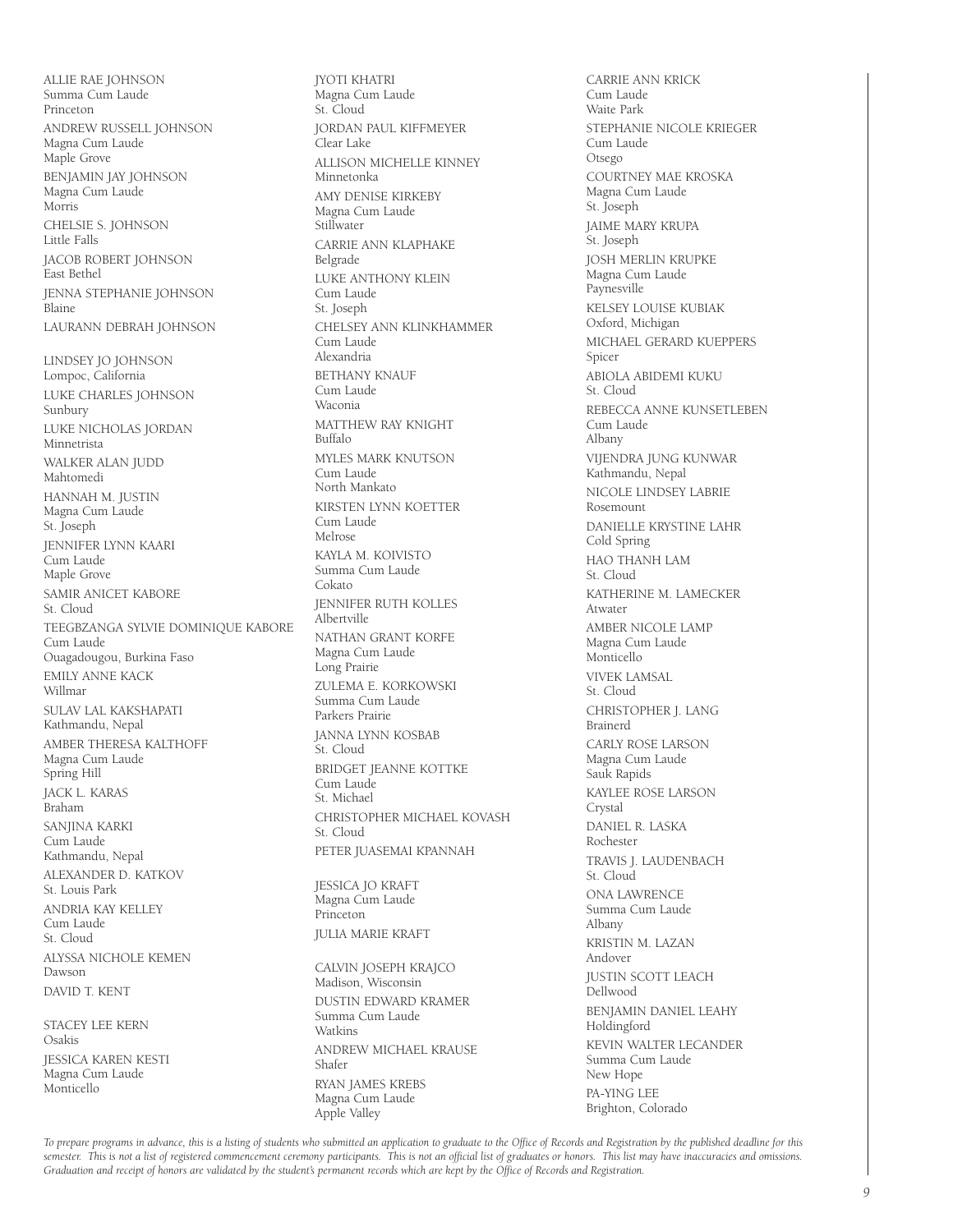TRACIE LEONE LEE Cum Laude Minnetonka MIKAEL M. LEET Magna Cum Laude Yankton JESSE JOSEPH LEHNEN Ramsey JACOB DANIEL LEICHTNAM Magna Cum Laude Winneconne, Wisconsin CHANCELI BOGUIA LEKEUFACK Dschang-Cameroon MICHAEL GREGORY LERDAHL Middleton, Wisconsin KASSANDRA JO LINDBLAD Dawson ELIZABETH GAIL LINDENBAUM Summa Cum Laude El Paso, Illinois JOSHUA BRADSHAW LINDGREN Cum Laude Dassel EMILY JEAN LINDMEIER Summa Cum Laude Sauk Rapids CODY DAVID LINK Hastings STAR LEIGHA LIPE Summa Cum Laude Hutchinson JESSICA L. LITZINGER Bloomington JENNA ROSE LOHSE Magna Cum Laude Otsego JOHN DAVID LOVEGREN Cum Laude ALICIA ANN LUHNING Magna Cum Laude **Ottertail** TRISTA MARIE LUND Champlin CHRISTIAN JOHN LUNDEEN Cambridge LAURA RUTH MACKEDANZ Paynesville NABIL NADIM MADANI Farmington MARK THOMAS MAKI Minneapolis SHRIJANA MALLA St. Cloud STEVEN PATRICK MALONEY Cum Laude Alexandria SAMENDRA SAGAR MANANDHAR TAMMY MARIE MANINGA St. Cloud

LUKE CHRISTIAN MANTHE Monroe, Washington

MAYSIE ANNE MARCUS Little Falls MARKANTHONY TROY MARTIN Milwaukee, Wisconsin ANDREW JAMES MASKELL Spearfish, South Dakota BRETT JOSEPH MASON Maple Grove JAMES CARROLL MATTSON Deerwood KRISTINE AMBER MAYER Blaine BRYAN DOUGLAS MCCALLUM Magna Cum Laude Hanover JESSE JOHN MCCANN Summa Cum Laude Grove City SEAN EARL MCCOLLOM Bloomington THOMAS FRANK MCCOLLOM Bloomington MARTIN ANDREAS MCCUE Magna Cum Laude Annadale SCOTT MICHAEL MCDONALD Cum Laude Waite Park JASSIE CHINGLAM MCGOVERN Magna Cum Laude Apple Valley JONATHAN MICHAEL MCGOVERN Chanhassen JOHN AUSTIN MELBY Magna Cum Laude Larimore, North Dakota ABNET M. MELESE Cum Laude Eagan JAMIE MICHELE MELTON Apple Valley STEPHANIE ANN MENDEL Cum Laude St. Cloud KIRSTEN M. MERTES Cum Laude Champlin ZACHARY MICHAEL MESCHKE Andover ELIZABETH TERESE MILLER Plymouth JAMES MICHAEL MILLER Cum Laude Woodbury DANNY D. MITCHELL JR. Chicago, Illinois ERIK WILLIAM MOLINE Maple Grove MATTHEW DAVID MORISETTE Cottage Grove LAURA LEE MOYRYLA Magna Cum Laude Mountain Iron

NAOMI KATHERINE MUCKLER Eagan BRANDON JOHN JAMES MUDEK St. Anthony Village BOBBI JO ROSE MUELLER Cum Laude Bend, Oregon BRENDA LEE MUELLER Magna Cum Laude Elk River TANYA IRENE MUELLER Cum Laude St. Cloud DAVID ALLYN MULLIN Buffalo VANESSA NOELLE MUNGER Rochester ROBERT JOHN MUSCHLER Summa Cum Laude St. Charles AMRAN MOHAMED MUSE St. Cloud BABITA NAGA Cum Laude LAURA LYNN NAGORSKI Eden Prairie SASHI NAWARATNASAMY Cum Laude Hendala, Wattala, Sri Lanka GREGORY MICHAEL NAYLOR Summa Cum Laude NICHOLAS M. NELLIS Cum Laude Waupaca, Wisconsin BETH ANN NELSON Cum Laude Melrose FRANCES JUDITH NELSON Magna Cum Laude Braham JULIE ANN NELSON Maple Grove KATELYN D. NELSON Velva, North Dakota REBECCA ANNE NELSON Summa Cum Laude Hutchinson PESHAL NEPAL Cum Laude St. Cloud RON MICHAEL NESKE Brooklyn Park MICHELLE MARIE NEU Princeton GENELLE LYNN NEWINSKI Sartell TU NGOC ANH NGUYEN Summa Cum Laude Long Xuyen City, Vietnam JEREMY M. NICOSKI Magna Cum Laude Sartell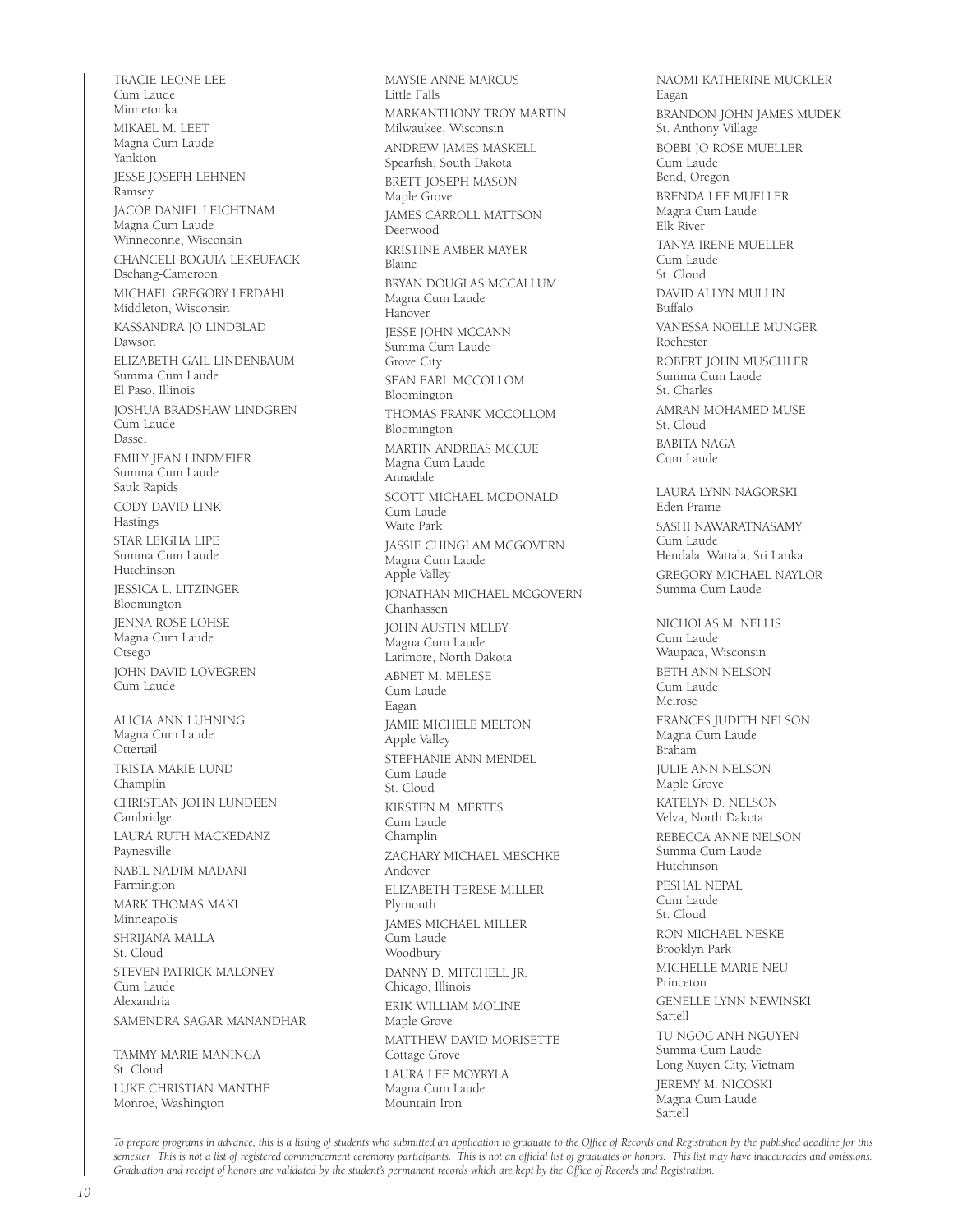ROBERT JAMES NIEHOFF St. Cloud GERMAINE ELIZABETH NIELSEN Sauk Centre MATTHEW JOHN NIELSEN Stewartville JOHN F. NIES Cum Laude Bloomington AZUSA NISHIMURA Cum Laude Japan CHAD MICHAEL NOGOSEK Cum Laude Rochester ALEXANDRA MARIE NOLDE Stillwater DAVID PAUL NORDSTROM Coon Rapids CASEY JAY NORNES Erskine DUSTIN ROBERT NORTON Elk River BRADLEY JACOB NOVY Moose Lake RUSSELL PATRICK O'FALLON Magna Cum Laude Paynesville ANNA MAY O'NEILL Rosemount MOLLY ROSE OBERFOELL Coon Rapids ANTONY MWANGA ODHIAMBO Shakopee REBECCA AWUOR ODUO Nairobi, Kenya KWAKU OFEI-BUDU JR. Bronx, New York JULIET OGEMBO Cum Laude Hopkins CARLEEN KAY OHMANN Albany BRETT ADAM OLDS DENIN SHAY OLIVER

Magna Cum Laude Pine River ALLISON MARIE OLMSCHEID Cum Laude Sartell JENNIFER LEE OLSON New Prague KELLY MARIE OLSON Magna Cum Laude Oak Grove PEGGY LEE OLSON Summa Cum Laude

ERIC T. ORTH Melrose

OLGA OLYANA OSETH Summa Cum Laude Onamia BRENDA LETICIA OSLER Rochester JUSTUS OSOKPO

HEATHER ANN OXENDALE Big Lake ADEYEMI OYELOLA

DENITA KAY PALMER Summa Cum Laude Elk River TYLER FORREST PANGERL Magna Cum Laude Princeton MARK MICHAEL PAPKO Cum Laude Winnipeg, Canada JUN TAE PARK Cum Laude Dae Jeon, South Korea SOPHIE LYN PARSLEY Richfield MARA LYNN PARSON Cum Laude Mora CHRISTOPHER KENN PASHINA Cum Laude Minnetonka ALEXANDRIA RAE PASTEUR Groton South Dakota ACHINI SHANIKA PATHIRANA Colombo, Sri Lanka JESSICA MARIE PAWELK Magna Cum Laude Annandale ANN ELIZABETH PEARSON Albertville LINDSEY RAE PEARSON Maple Grove LISA MARIE PEARSON Minnetonka NICOLE ANN PECK Magna Cum Laude PAULA JANETH PENA Willmar TANYA R. PERERA Colombo, Sri Lanka JOSEPH JOHN PETERS Apple Valley KATELYN NICOLE PETERSON Mora EMILY NICOLE PEYSAR Cum Laude Mora STEFANIE ANN PEYTON Cum Laude Alexandria

ANDY PHILIPS Cum Laude St. Cloud KRISTA LEE PHILLIPS Magna Cum Laude Cold Spring DANIEL JOSEPH PHOEL Plymouth ANJANA PHUYAL Magna Cum Laude St. Cloud ALLISON M. PIKE Burnsville JAMES HAROLD PINSON Becker STEPHANIE SUSAN PLASTER Magna Cum Laude Becker BRITTANY ANN PLASZCZ Apple Valley STEVEN JOSEPH POEPPING Summa Cum Laude Annandale ELIZA POKHAREL St. Cloud RANJU POUDEL Cum Laude Kathmandu, Nepal SASHI POUDEL Magna Cum Laude St. Cloud DARRY POWELL-YOUNG Chicago, Illinois JULIE K. PRATT-BLENKER Cum Laude Melrose HANNAH ELIZABETH PRESTON Magna Cum Laude SAMANTHA ANN PRIBULA Brooklyn Park NICHOLAS DAVID PRIGGE Magna Cum Laude Big Lake KAITLYN ELIZABETH PRINTY Milaca CHELSEA DAWN PUHL Hermantown LOGAN D. PYSICK Watertown JESSE SCOTT QUAAS Mayer RACHEL ROSE RAAB Magna Cum Laude Avon RUBENA RAHMAN Blaine MATT CHARLES RAISANEN Cokato MARY ELLEN RAMACHER Summa Cum Laude St. Cloud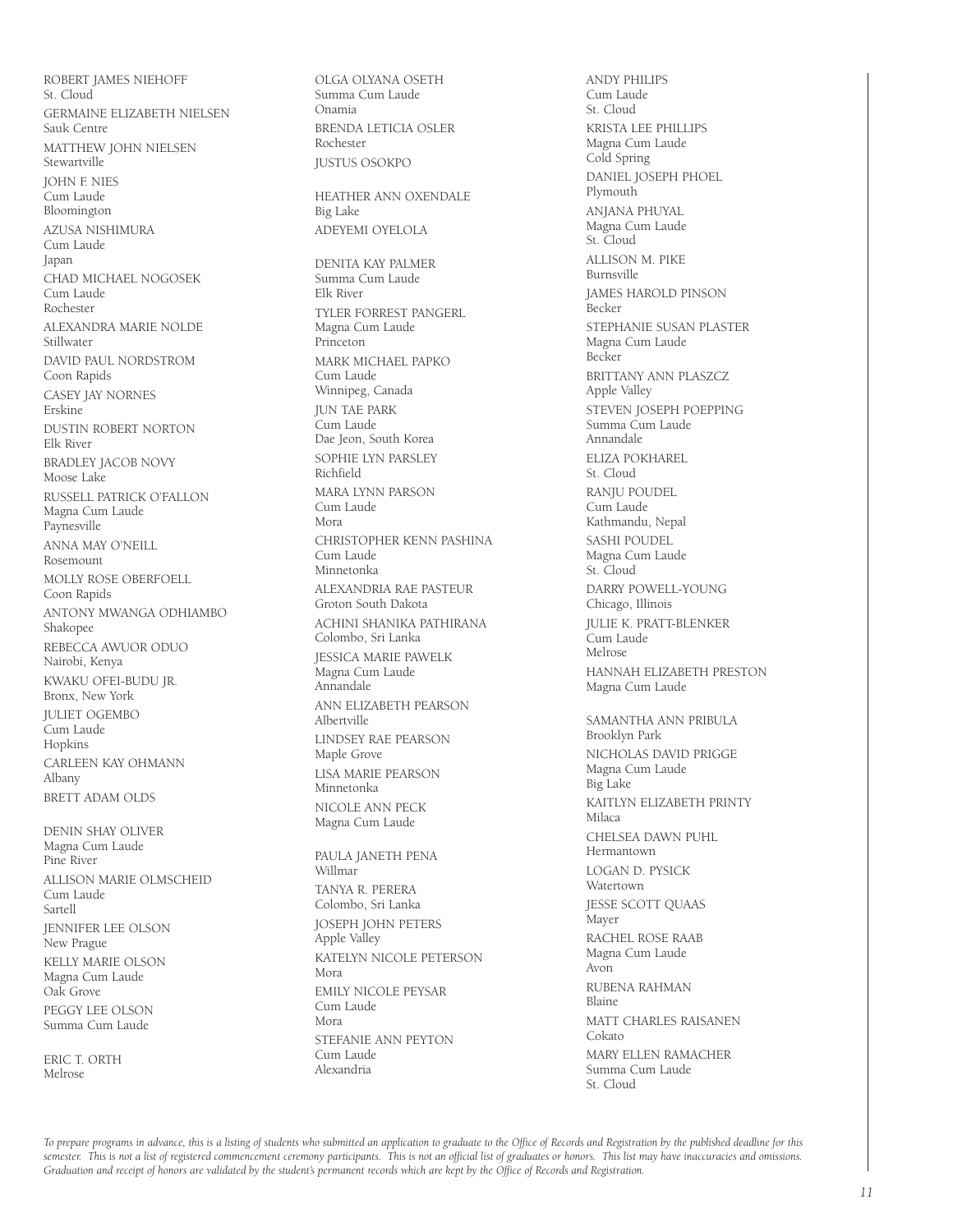ANDREW ADAM RAMERT Eden Prairie BEEMESWAR KEVIN RAMSARRAN Richfield JULIET S. RAMSTAD Magna Cum Laude St. Cloud MEGAN RANGELOFF Lakeville PRANESH SINGH RAYAMAJHI Kathmandu, Nepal KRISTEN MARIE REBER Summa Cum Laude Elk River SAURAB REGMI Cum Laude Kathmandu, Nepal BLAIRE MEAGAN REILLY Princeton JACKIE ANN REITMEIER Crookston OLIVIA MAE REZAC Big Lake RACHEL LYNNE RICHARDS Cum Laude Buffalo JOSEPH DAVID RICK Cum Laude Sartell JENNIFER LOUISE RIDLER Cum Laude Willmar MADDOLYN LORRAINE RITT Golden Valley CHERIE DANIELLE ROBERGE Summa Cum Laude Andover TIMOTHY JOHN ROCKY Cold Spring JADE MARIE ROSS Cum Laude Colman, South Dakota NAKEASHA LEIGH ROUNDTREE AMBER L. ROWAN

Virginia KEELY ANN RUBASH Cum Laude New Lisbon, Wisconsin BRANDDIE ELIZABETH RUDY Summa Cum Laude

KAYLA MARIE RUEGEMER Richmond MARK B. RUNNOE Cum Laude Wausau, Wisconsin ROBERT J. RUSH St. Cloud OLIVIA MICHELE SABEDRA Big Lake

ANISH SAINJU Summa Cum Laude Bhaktapur, Nepal JOEWADE SYED-AKBAR SAJADY Plymouth JENNIFER THERESE SATHER Fort Ripley DEREK MICHAEL SAUER Magna Cum Laude Sauk Rapids LINDSEY KAY SAUERER Magna Cum Laude Sartell ROBIN A. SCHAA Summa Cum Laude St. Cloud BENJAMIN DAVID SCHARENBROICH St. Cloud RYAN JAMES SCHECK Beach Park, Illinois NICOLE H. SCHEEF Cum Laude Princeton TABITHA ROSE SCHEPERS Magna Cum Laude St. Cloud AMANDA JEAN SCHILLING Cum Laude White Bear Lake TREVOR RAY SCHILTZ Magna Cum Laude Hibbing DAVID CHARLES SCHINAS Magna Cum Laude Elk River MATTHEW THOMAS SCHLICHT Becker BYRON SCHLIPP Chisago City JESSICA KAREN SCHLOSSER Carlos AARON A. SCHMIDTBAUER Summa Cum Laude Pierz RYAN LAWRENCE SCHMIT Holdingford MICHAEL DAVID SCHNEIDER St. Cloud MARIAH LYNN SCHOLER Clear Lake DAVID L. SCHOUWEILER Summa Cum Laude Alexandria NICHOLAS PAUL SCHULTZ Stewartville AARON ZACHARY SCHULZETENBERG Cum Laude Albany STEVEN JOHN SCHUMMER

ANDREW ELLIOTT SCHUSTER Alberta

JORDAN JOHN SERBUS Cum Laude Franklin SHAYNA LYNN SHABATURA Shoreview CONAN ESTARR SHAFFER Cum Laude St. Cloud EMILY MARIE SHANNON Hastings PRASHANT SHARMA TROY ANTHONY SHEPARD Cum Laude Zimmerman KATHERINE EUNICE RUTH SHEPHERD Whitehall,Wisconsin ANUSUYA SHRESTHA Magna Cum Laude Kathmandu, Nepal KISHA SHRESTHA Kupandol, Lalitpur, Nepal REGAN SHRESTHA St. Cloud SNEHA SHRESTHA St. Cloud SARAH MARIE SIEBEN Magna Cum Laude Sartell AMY BETH SIEBENBRUNER Cum Laude Sartell NIRAJ SITAULA Cum Laude St. Cloud BENJAMIN EDWARD SITES Woodbury JOHN MICHAEL SKALITZKY Sun Prairie, Wisconsin JACOB JAMES SMITH Minnesota Lake NICHOLAS WADE SMITH Cum Laude Maple Grove FUNMILOLA AINA SODUNKE Nigeria MELISSA JOAN SORENSON Magna Cum Laude Cambridge GNELE FATOUMATA SORO Magna Cum Laude Abidjan, Ivory Coast BRIAN A. SOUDER Warrensburg, Missouri MADALYN JEAN SOUTHAM Cum Laude Golden Valley IRINA LEONETS SPARKS

BRANDY MICHELLE STALBERGER Magna Cum Laude Lewisville, Texas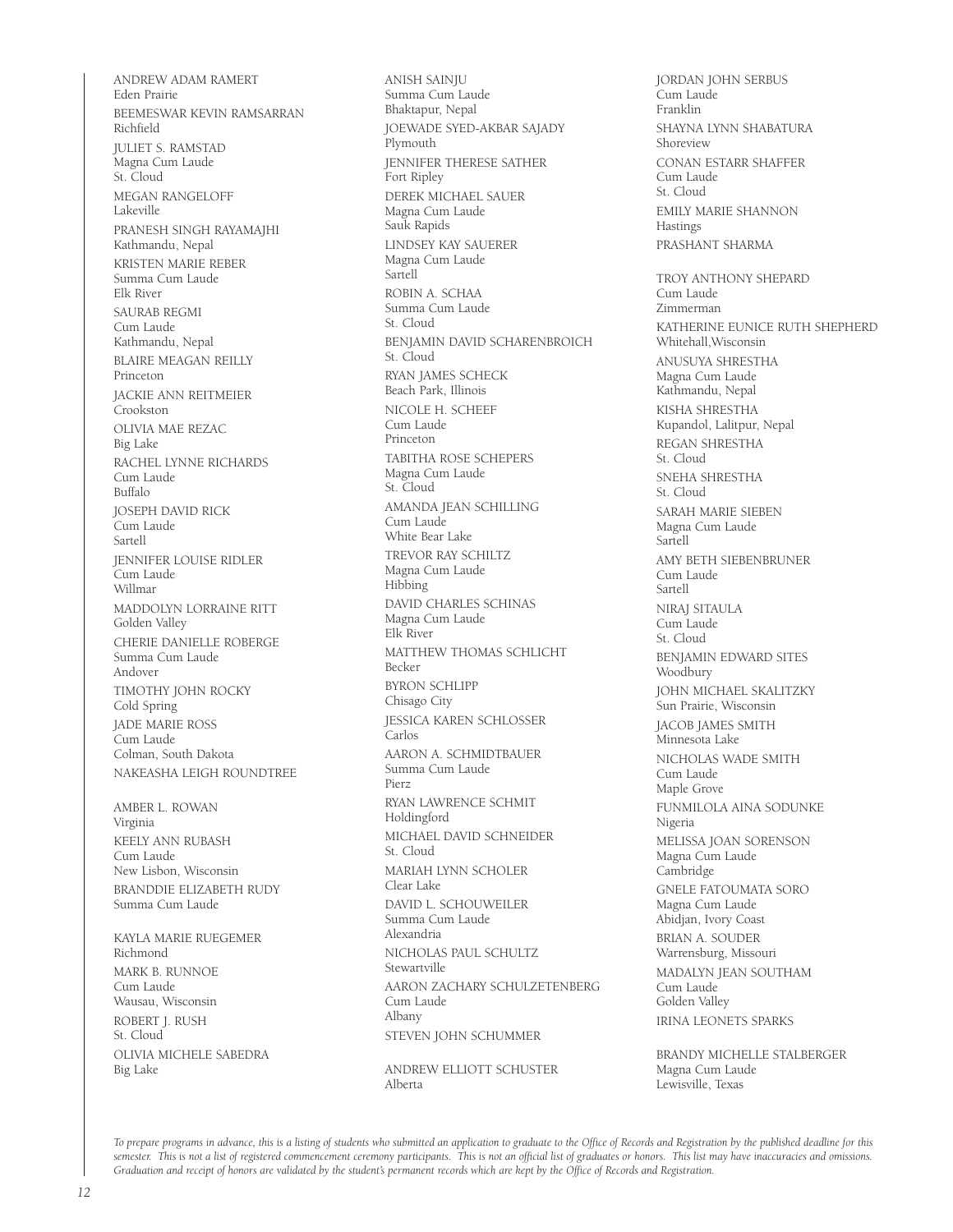JASON DAVID STAY Foley CAROLINE MARIE STEIN Taylors Falls DANTE L. STEWARD Milwaukee, Wisconsin ALYSSA ANN STEWART Foley JACOB DYLAN STOCK Rogers JESSICA RAE STOCK Washburn, Wisconsin JOSHUA PAUL STOCK Rogers ANDERS DANIEL STONE Cushing STEVEN JOHN STORDAHL Glenwood TARA LOU STORTS Cum Laude SHALANE J. STRUZYK

Summa Cum Laude Rice JOSHUA LEON STUEVE Cum Laude Albany AMANDA MAE STUVE St. Michael MICHAEL D. SULLIVAN

ANGELA TAYLOR SUND Cum Laude Blaine ANGELA MARY SUNDERMAN Ham Lake MARY KAY SVENDDAL

DENA LOUISE SWANSON Shakopee NADINE RENEE SARFF SWARTZ Cum Laude Bemidji ERIK ROSS SWEENEY Cum Laude Rice JACOB THOMAS TABBERT Inver Grove Heights AIMEE ANNE TAGTMEIER Magna Cum Laude Brainerd NIKITA TANDON Cum Laude Lucknow, India QI TANG Summa Cum Laude Bloomington SHINGKIT JAMES TANG Hong Kong, China ABBY KAY TAUNTON Cum Laude Spicer

CLINTON BRADFORD TESMER Waite Park NOU BLIA THAO Appleton, Wisconsin SANSKRITI THAPA

KATHRYN M. THEIS

Magna Cum Laude Sauk Rapids KELLEY ANN THEIS Summa Cum Laude Eden Valley LAUREN NICOLE THEIS Little Falls JUMOKE MARIAM THOMAS St. Paul NATHAN OBERT THORVILSON Summa Cum Laude Eagan CHRISTOPHER JOEL TIMP Cum Laude Freeport BLAKE RICHARD TOLLEFSON Moose Lake ALYSSA MARIE TOSEL Magna Cum Laude Holloway MOHAMED LAMINE TOURE Conakry, Guinea BRIAN E. TOWN Magna Cum Laude Roseville ALLISON MARIE TRACY Summa Cum Laude Minot, North Dakota NICOLE JEAN TRAN Cum Laude Roseville KIESHIA L. TRISKO Melrose RYO TSUBOI Fukushima, Japan ABE HAMINE TUFA SUMATI TULADHAR Kathmandu, Nepal BRIAN JOHN TURGI Richfield GINA MARIE TURNER Cum Laude Moorhead TRACY K. TURNER North Branch IJEOMA JANE UGOCHUKWU Magna Cum Laude St. Cloud ALEXANDRIA LEE UNDERWOOD Cum Laude Big Lake NICOLE ULUNDU USUKU Plymouth TIMOTHY JOSEPH VAN HAVERMAET Blaine

ALEXANDRIA DER VANG Summa Cum Laude Sacramento, California BAO VANG St. Paul NICHOLAS SCOTT VANPELT JACKIE ANN VANZUILEN Magna Cum Laude Faribault KARTHIGA DEVI VEERAMANI Summa Cum Laude St. Cloud JESSICA HANNAH VOS Cum Laude Superior, Wisconsin ANH-HOA HUYNH VU Magna Cum Laude Saigon, Vietnam HOUA VUE Brooklyn Park DUSTAN JOHN WAARANIEMI Buffalo NDYEASTA JOBE WADDA Summa Cum Laude Pipeline, Gambia ABBY ROSE WADDELL Little Falls HEATHER MARIE WALL Cum Laude Grove City JENNIFER MARIE WALLING Maple Grove HANNAH LOUISE WANDERSEE Oak Island YUEQING WANG Suzhou Jiangsu, China ARISSYA LEE WANGLIE Fridley EVAN MICHAEL WARNERT Magna Cum Laude Sauk Rapids AARON R. WASTE Blaine LAURA KATHRYN WEBER Neenah, Wisconsin LYNN DAWN WEGNER Summa Cum Laude Hutchinson BENJAMIN DAVID WEIDT Faribault NATHAN ADAM WEIGEL Summa Cum Laude Shoreview MOLLY JEAN WEINAND Milaca CASSANDRA SUSAN WENTLAND Columbia Heights PETER JOHN WERNER New London WYATT JOSEPH WESENBERG Magna Cum Laude Clear Lake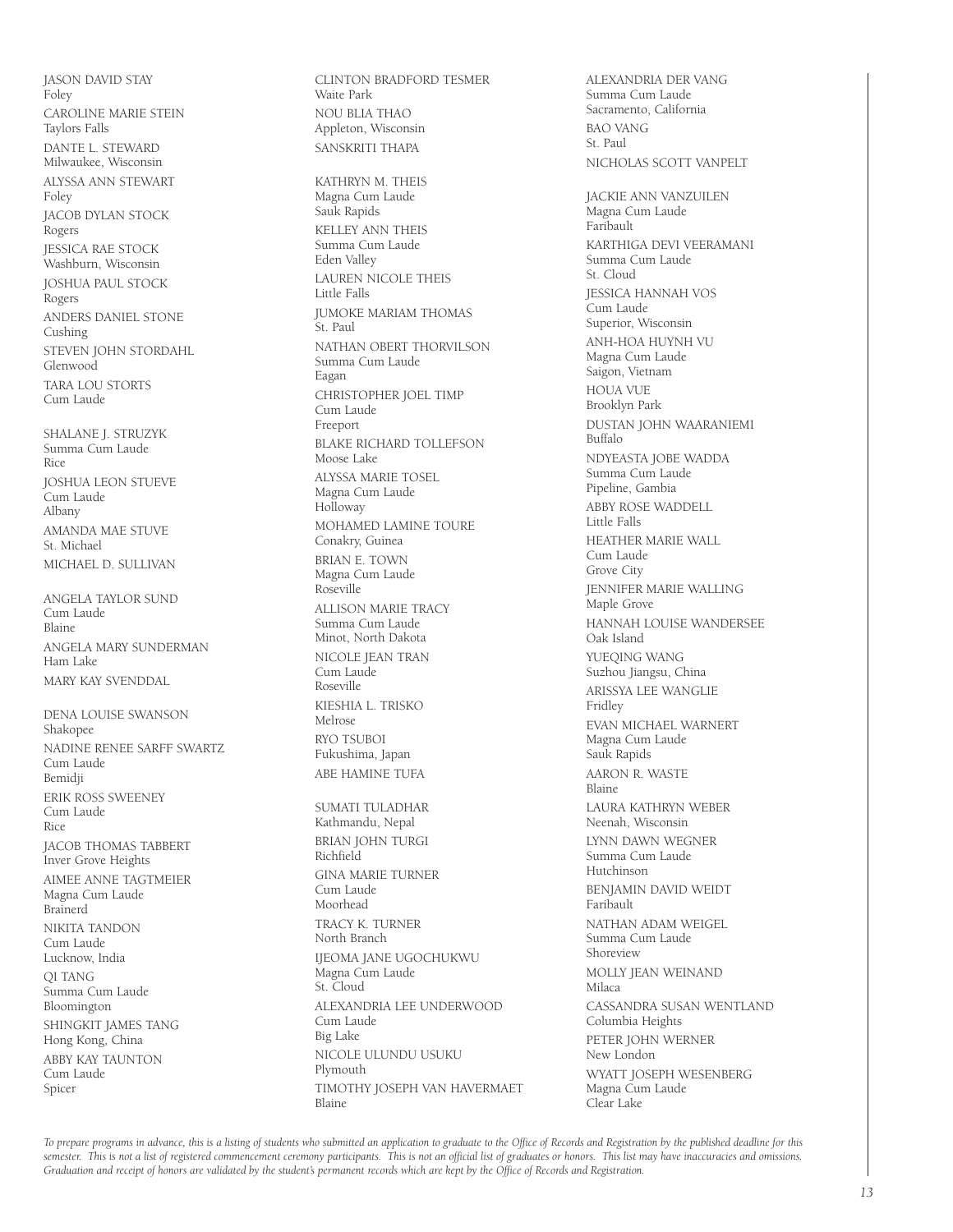#### CHRISTOPHER WESSBERG

NICOLE JEAN WESTBROCK Cum Laude Sauk Centre AARON MATTHEW WESTPHAL Owatonna JEREMY BRYCE WICKLUND Becker KIMBERLY KAY WIEBOLD Benson BRANDON WILLIAM WIGEN Woodbury EMI WIJAYA Cum Laude Jakarta, Indonesia DANIEL R. WILHELM KENT THOMAS WILLIAMSON

Greenfield KENDRA KAY WILSON Magna Cum Laude Little Falls PETER JAMES WILSON Ham Lake BARRY JAMES WINDSCHITL Cum Laude Motley HEATHER M. WIRTH Annandale NICHOLAS ANDREW WITSCHEN Monticello STACY LYNN WITTROCK Cum Laude Monticello SANDRA JANE WOJTYSIAK Summa Cum Laude Green Bay, Wisconsin MEAGAN ALLIESE WOLD Coon Rapids KENDALL GREGORY WOLF Plymouth BRANDY LYNN WOODRING Cum Laude Clara City BRITTANY NICOLE WORDEN Annandale JINQIU XU Cum Laude NanJing, Jiangsu, China NAWAL ADAM YAHYA Rochester YINGCHENG YANG

JENNIFER LEE YATES Blaine FENG YIN Cum Laude Lou Di, China MEGAN MARIE YOUNG Montgomery

NADIEA DJAMAL YOUSSEF Cum Laude Brooklyn Center SAMUEL FRANK ZABKOWICZ Greendale, Wisconsin NATHAN DANIEL ZACHARIAS Baldwin, Wisconsin CASEY WILLIAM ZEHRER

PETER JOHN ZENNER Cum Laude Medford, Wisconsin ASHLEY ANNE ZUEHLS Summa Cum Laude Bird Island SCOTT PATRICK ZWICK Sauk Rapids AMANDA LYNN ZWILLING Princeton EMILY FAYE ZWILLING Cum Laude Avon

#### Associate

CRAIG ROBERT BORCHARDT Edina LAKENYA NICOLE BROWN Magna Cum Laude St. Michael MICHAEL LEE DWYER-CLONTS Summa Cum Laude Waite Park JOSHUA DAVID ERVIN St. Cloud EMILY MARIE LYNN GERADS Cum Laude Milaca SAMANTHA JO HOLLER Avon MITCHELL JOHN KUCALA St. Cloud CHEYENNE LAKOTA LEIGH MALCOLM St. Cloud SYLVIA KEMUNTO MAYIEKA Coon Rapids ABIGALE CONNER PEARSON St. Cloud MATTHEW ROBERT PETERSON Clear Lake WENJUN WU St. Cloud MARIAN ZUMBADO Rockford, Illinois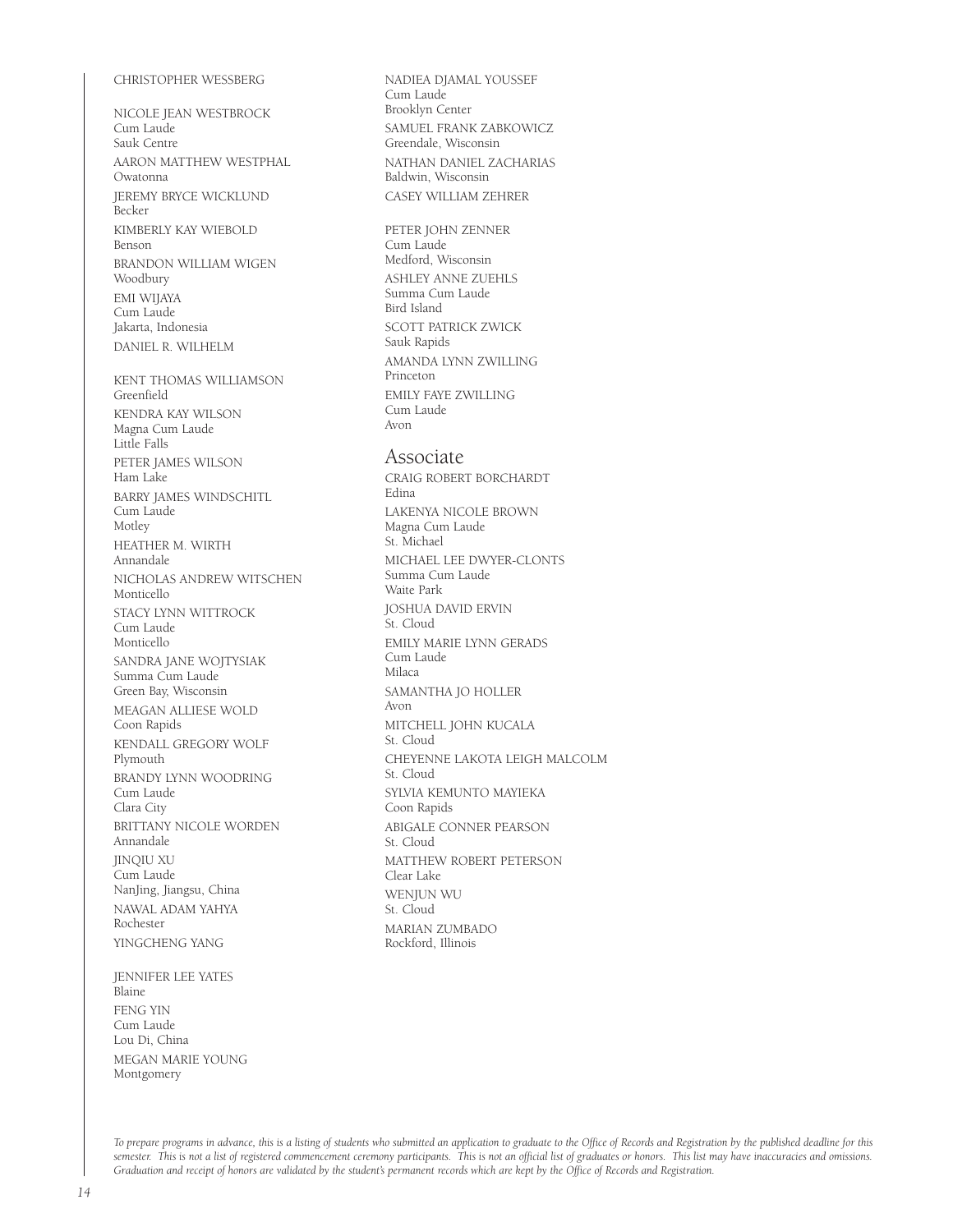The commencement ceremony as a whole affirms the value of learning to society, recognizes the cooperation of many people, on and off the campus, who have contributed to the learning enterprise and, above all, celebrates the effort and achievement (symbolized by diplomas, degrees and dress) of the graduates themselves.

#### *University Seal*

The university seal was redesigned in 2001 and portrays the cupola that sits atop Riverview Building, surrounded by oak leaves. The visuals were chosen to illustrate SCSU's long history of teacher preparation (Riverview was built to serve as the lab school for St. Cloud Normal School students to teach area children) and the university's location on the oak-crowned banks of the Mississippi River.

#### *Country Flags*

The U.S. flag is displayed in the center of the building, above graduate seating. The flags hung above the commencement stage represent countries which host St. Cloud State University semester-long education-abroad programs: Australia, Chile, England, Germany, Japan, Netherlands, South Africa and South Korea. Additional national flags on display, as recognized by the United Nations, represent the home countries of more than 1,000 international students from 83 countries attending St. Cloud State University. We especially welcome to St. Cloud the families of graduating international students.

#### *The Mace*

The mace originated as a staff or club used in the Middle Ages for breaking armor. It evolved into a ceremonial symbol of authority used in legislative bodies, universities, and other governmental units.

The university mace was created by David Landwehr out of the white cedar flag pole from Old Main which was built in 1875 and razed in the late 1940s. The carved designs on the mace head which are decorated with gold leaf symbolize the programs of study at the University and were created by Merle Sykora, professor emeritus of art.

#### *The Presidential Medallion*

The presidential medallion worn by President Earl H. Potter III was created in 2002 by SCSU faculty emeritus, Dr. James Roy. This multi-dimensional medallion incorporates the SCSU seal and sits upon a plate of rhodium-plated sterling silver. The central portion of the medallion has been created from cast 14K gold and is festooned with four deep red garnet stones.

Dr. James Roy served as chair of the SCSU Department of Visual Arts from 1964-1992 and retired in 1994. Previously, Dr. Roy designed the original presidential medallion which is now housed in university archives, as well as medallions for the Chancellor of the Minnesota State University System, Metropolitan State University and Minnesota State University–Akita in Japan.

The custom of wearing a distinctive dress for academic ceremonies goes back to the Middle Ages, when long-sleeved, hooded gowns were necessary for warmth in the unheated stone colleges. Academic costume is at present worn in the United States by persons taking part in academic ceremonies in general, at commencement ceremonies, at baccalaureate services, and at various inauguration ceremonies.

#### *Gowns*

The bachelor's gown is a relatively simple kind falling in straight lines from a fairly elaborate yoke. Its distinguishing characteristic is the long pointed sleeves. The master's gown is similar, except for the sleeves. The doctor's gown is an elaborate costume marked by velvet panels down the front and around the neck as well as by three bars of the same material on the bell-shaped sleeves.

#### *Hoods*

The greatest degree of symbolism is shown by the hood. Undergraduates here do not wear the hood. Graduate student hoods have velvet edging which indicates the area of specialization. The inside of the hood is satin and indicates by its color the college or university which granted the degree. St. Cloud State University's colors are deep cardinal red and black.

#### *Caps*

The square "Oxford cap" or mortarboard of serge or broadcloth with a stiff crown is worn for most degrees. The tassel that hangs to the side is switched from the right to the left when the baccalaureate degree is awarded.

#### *Tassels*

Undergraduate degree tassels are St. Cloud State University's colors of cardinal red and black. Graduate degree tassels indicate the degree: master of arts (white), master of business administration (light brown), master of engineering management (orange), master of music (pink), master of science (yellow gold), master of social work (citron) and specialist (light blue).

#### *Honor Cords*

The color of the honor cord indicates the level of academic achievement for undergraduate students: Cum Laude (red), Magna Cum Laude (silver) and Summa Cum Laude (gold).

#### **A c a d e m i c Di s t i n c t i o n**

Students who accomplish a high level of academic achievement, as reflected by their grade point average, receive distinction as follows.

| Grade Point Average: |                 |
|----------------------|-----------------|
| 3.25-3.49            | Cum Laude       |
| 3.5-3.74             | Magna Cum Laude |
| 3.75 or higher       | Summa Cum Laude |

NOTE: Since programs are prepared in advance of the receipt of final grades, the listing of graduates and award recipients may, in some instances, be inaccurate. Also, in addition to GPA, there are minimum credit requirements to graduate with honors. The fact of graduation and the receipt of honors are validated by the students' permanent records which are kept by the Office of Records and Registration.

*NO SMOKING is allowed. SCSU is an equal opportunity educator and employer.*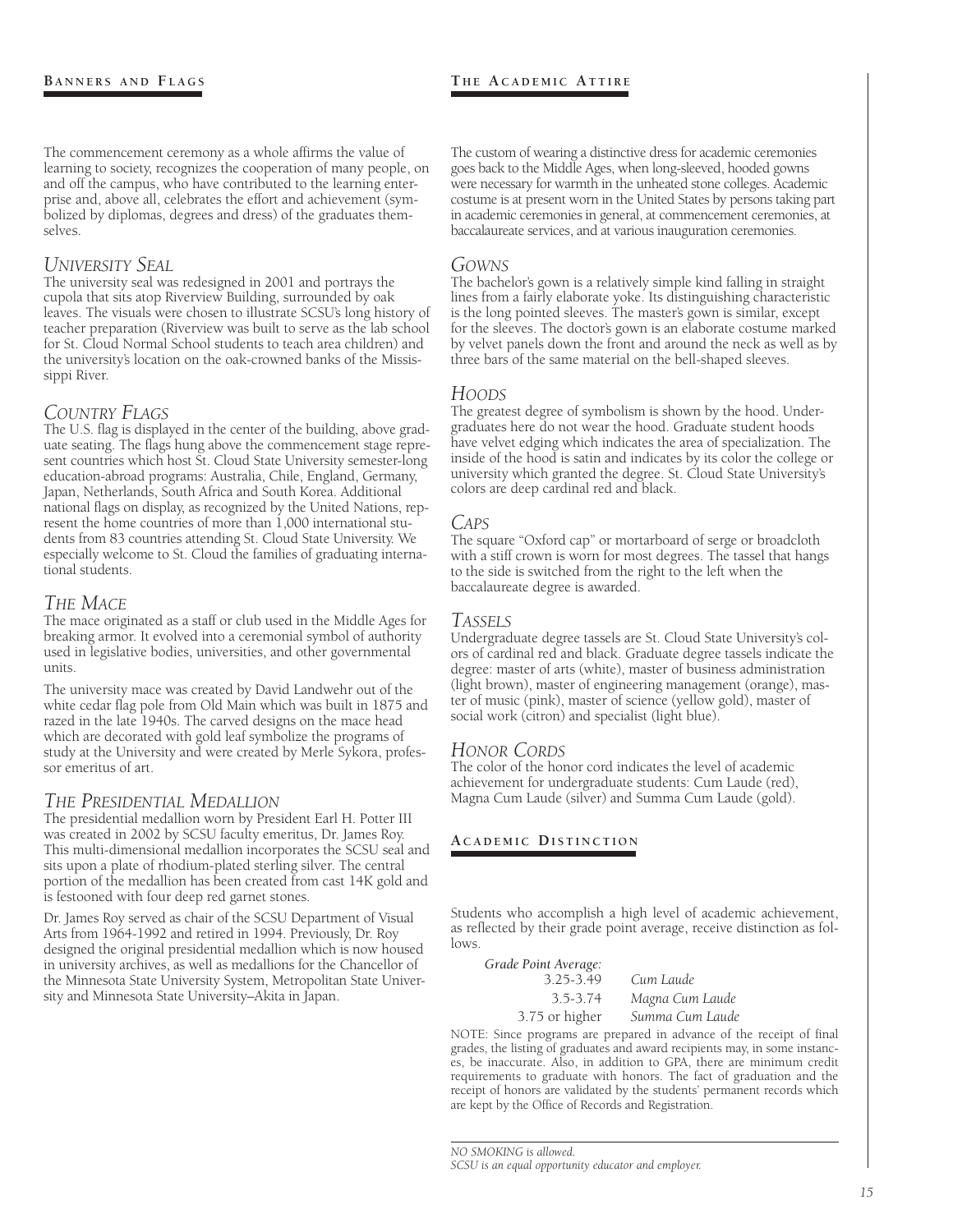## Minnesota State Colleges and Universities Board of Trustees

The Honorable Ann Anaya, *St. Paul*

The Honorable Brett Anderson, *Rosemount*

The Honorable Margaret Anderson Kelliher, *Minneapolis*

The Honorable Duane Benson, *St. Paul*

The Honorable Alexander Cirillo, Jr., *Woodbury*

The Honorable Cheryl Dickson, *St. Paul*

The Honorable Dawn Erlandson, *St. Paul*

The Honorable Clarence Hightower, Chair, *St. Paul*

The Honorable Philip Krinkie, *Shoreview*

The Honorable Alfredo Oliveira, *St. Cloud*

The Honorable David Paskach, *Cottonwood*

The Honorable Maria Peluso, *Taconite*

The Honorable Thomas Renier, Vice Chair *Duluth*

The Honorable Louise Sundin, *Minneapolis*

The Honorable Michael Vekich, *Minneapolis*



A MEMBER OF THE MINNESOTA STATE COLLEGES AND UNIVERSITIES SYSTEI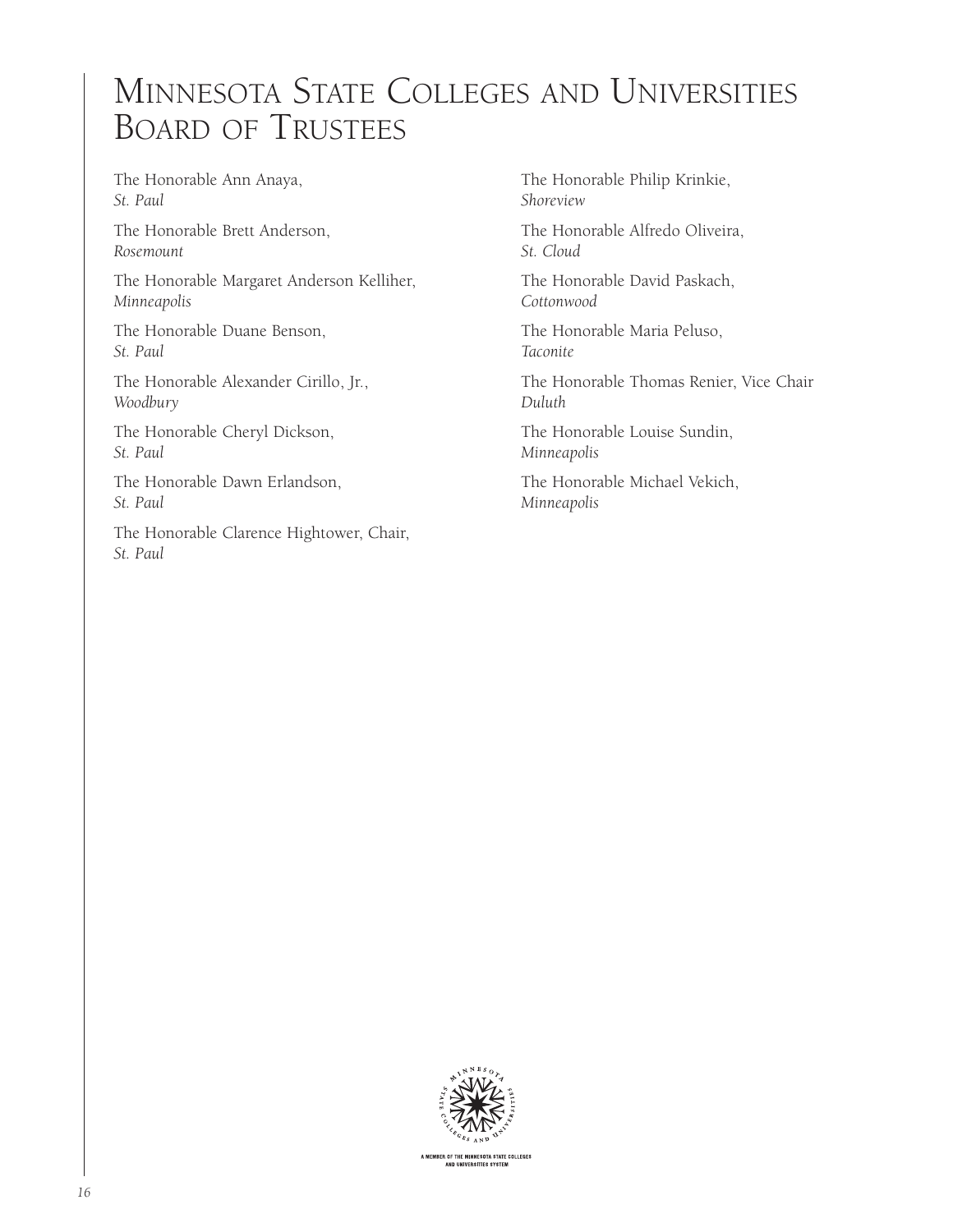## America, the Beautiful

O beautiful for spacious skies, For amber waves of grain, For purple mountain majesties Above the fruited plain

America! America! God shed His grace on thee, And crown thy good with brotherhood From sea to shining sea.

*Note: The U.S. flag is displayed in the center of the building, above graduate seating.*

## University Hymn

Amy Dale Harvey Waugh high Sing to thee, our Al - ma Ma - ter on oak crowned  $By$ the is - lands riv - er's flow -  $ing$ wa - ters,  $by$ its banks,  $\rm Em$ blem of our search for know  $\sigma$ ledge, i. fair, May the loy daugh - ters, ÷, al sons and Filled ful ranks. with fires bol youth of sym of our  $\ddot{\cdot}$ thy en - dur - ing friend ship share. May they with sino 4۵ Loy - al to thy am - bi - tion, let be; true us  $ev$ er through Loy - al to thy cere am - bi - tion, the years e'er be; fine di -Hail, St. Cloud, thee! tion. tra  $\sim$ to  $\sim$  $\bar{a}$ St. fine tra di tion. Hail, Cloud,  $\,$  to thee!